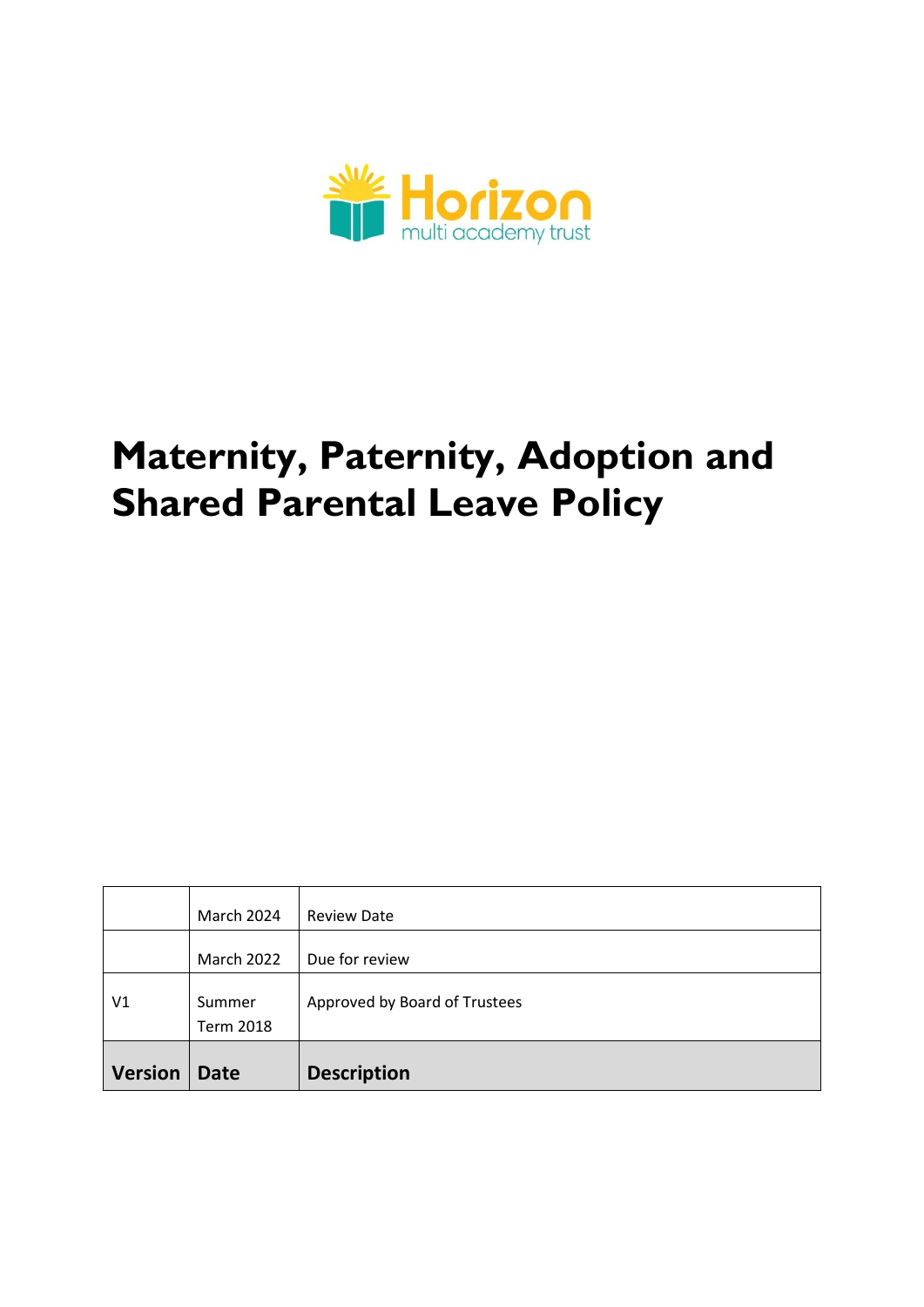## **1. Introduction**

- 1.1. Whether you or your partner are expecting a baby or you are planning to adopt a child, this guide will help you to understand the arrangements that we have in place to support you during this important time in your life. Although the language of this guide is mainly addressed at mothers to be, partners should also find helpful information in here about paternity or shared parental leave.
- 1.2. We are committed to providing a positive and supportive culture for pregnant women, and aim to ensure that no one receives any less favourable treatment as a result of their pregnancy or family responsibilities in any aspect of their employment, but specifically with regard to recruitment, promotion, appraisal, training and development opportunities and pay and reward.
- 1.3. The guide is broken down into four key stages:
	- a) Before you leave work
	- b) Maternity/Paternity/Adoption/Shared Parental leave and pay
	- c) Returning to work
	- d) Extending leave

## **2. Section 1: Before you leave work**

2.1. This section looks at all the issues that might arise as you prepare to start your leave. You will find that many elements of maternity and adoption leave and pay are dependent on when your baby is due or when your child is due to be adopted.

## **Notifying us of your Expected Arrival**

2.2. It is important that you let us know, as soon as you feel able to do so, of your anticipated new arrival. This will not only help us to provide you with support but will also enable us to plan for your leave, and, if you are pregnant, to ensure that your pregnancy is as safe as possible. It is not necessary for you to tell us formally in writing at this stage, although we may ask you to provide a medical certificate stating the expected week of childbirth (EWC).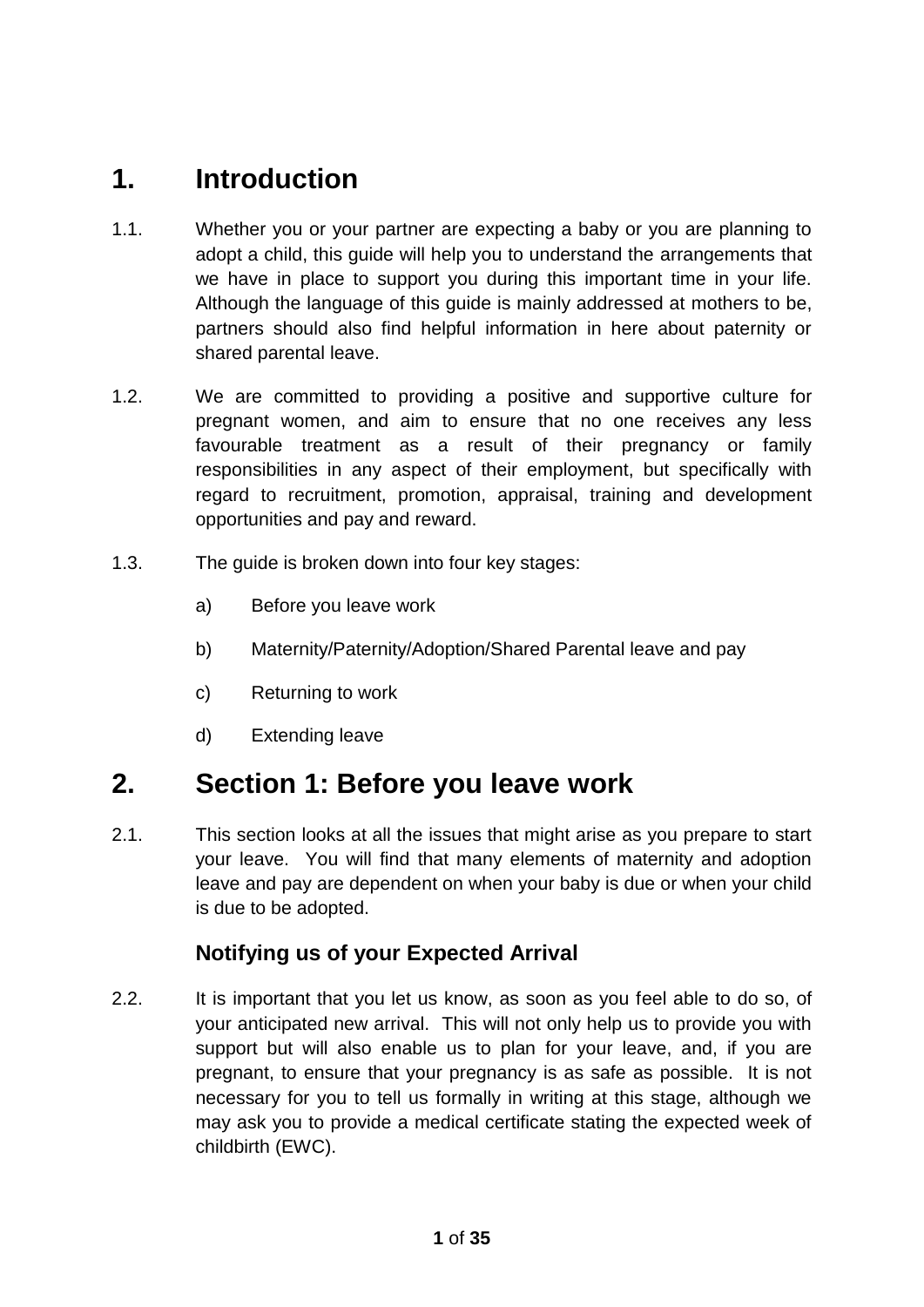2.3. The early weeks of pregnancy can sometimes leave you feeling tired and you may suffer from morning sickness. If you have difficulty attending work, you should discuss this with your Headteacher, or the Local Governing Body if you are the Headteacher. It may be possible for you to agree to work more flexibly during this period, for example, by coming into work later than usual so that you can avoid the rush hour traffic.

## **Pre placement Support**

- 2.4. If you are adopting a child, you may need to attend court hearings in relation to the adoption and you should try to give the Headteacher as much notice as possible in order to arrange time off work. Up to ten days paid leave will be given to both parents to attend any relevant court hearings, meetings with social services etc.
- 2.5. Pre placement arrangements may require you to gradually take on the care of the child, and if this is the case, you should discuss with the Headteacher any need for flexible work arrangements during this time.

## **Antenatal Care**

- 2.6. You are entitled to a reasonable amount of paid time off to attend antenatal appointments, and we strongly encourage you to attend these. Ultimately, your health and that of your unborn baby take priority over our needs. Antenatal care includes appointments with your doctor, midwife, health visitor, hospital or clinic and parentcraft/relaxation classes. You may be asked to provide an appointment card detailing such visits.
- 2.7. For the majority of routine appointments, there will be no need for your partner to accompany you to an antenatal appointment. However, where the appointment is for an ultrasound scan or for a hospital consultation when things aren't going according to plan, then you may feel that it is important for your partner to be there too. Partners of pregnant women may therefore take paid time off to attend such appointments, as long as this is agreed in advance by the Headteacher.

## **A Safe and Healthy Pregnancy**

2.8. We want you to remain safe and healthy at work throughout your pregnancy. The Headteacher will assess any risks at work that may affect you or your unborn baby, and will carry out a special risk assessment for pregnant, new and nursing mothers. Remember that health and safety risks can include pressure of work and other stressful situations. If you have any concerns relating to your health or aspects of your work that could put you or your unborn child at risk you should talk to your manager.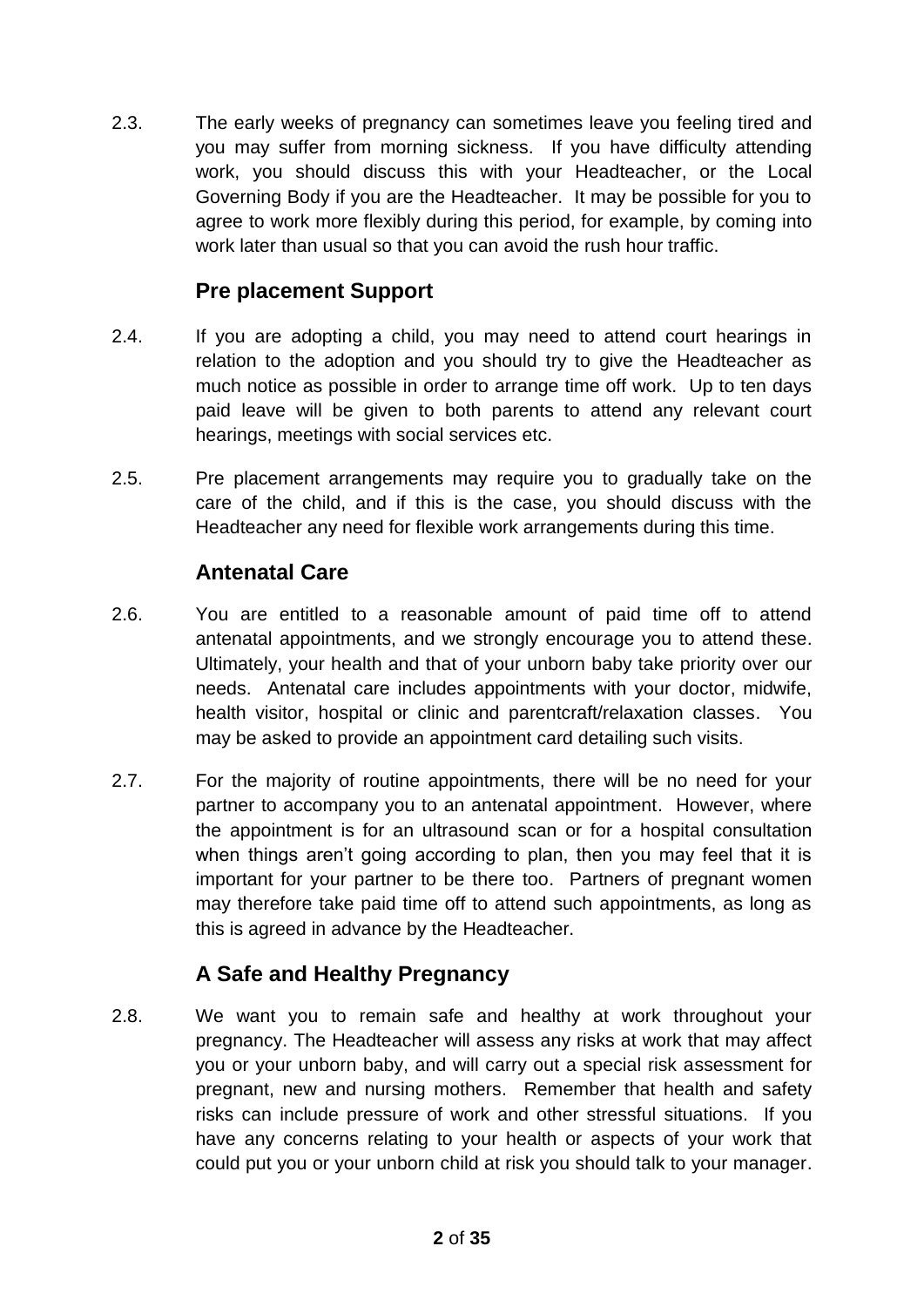Action will be taken immediately to eliminate or reduce this risk. If it is not possible to do this then we may take the following action:

- a) Temporarily adjust your working conditions or hours;
- b) Offer you suitable alternative work; or
- c) Suspend you from work, on full pay, for as long as necessary to protect you and your unborn baby.
- 2.9. The risk assessment will be repeated as your pregnancy progresses in order to take into account possible risks that may occur at different stages of your pregnancy.

## **Giving Notice to Commence Leave**

- 2.10. Please let the Headteacher know as early as possible, but in any event before the 15th week before your EWC, of the approximate date you intend to start your maternity leave. This will enable plans to be put in place if it will be necessary to cover your role during leave. In any case you must notify the Headteacher at least 28 days prior to the exact date on which you intend to commence leave.
- 2.11. If you are adopting a child, you should inform the Headteacher of your intention to take adoption leave within 7 days of being notified by your adoption agency that you have been matched with a child for adoption (unless this is not reasonably practicable). You will need to advise the Headteacher:
	- a) When the child is expected to be placed with you; and
	- b) When you want your adoption leave to start.

NB: Adoption leave and pay are only available where a child is newly placed. They are not available for stepfamily adoptions or adoptions by a child's existing foster carers. Only one period of leave is available, irrespective of whether more than one child is placed for adoption as part of the same arrangement.

2.12. You will be able to change your mind about the day on which you want your maternity or adoption leave to start, provided you give at least 28 days notice of any changes (again, assuming this is reasonably practicable). Once you have formally notified the Headteacher of your intention to take maternity or adoption leave, you will receive a letter within 28 days, setting out your entitlement to leave and pay and the date on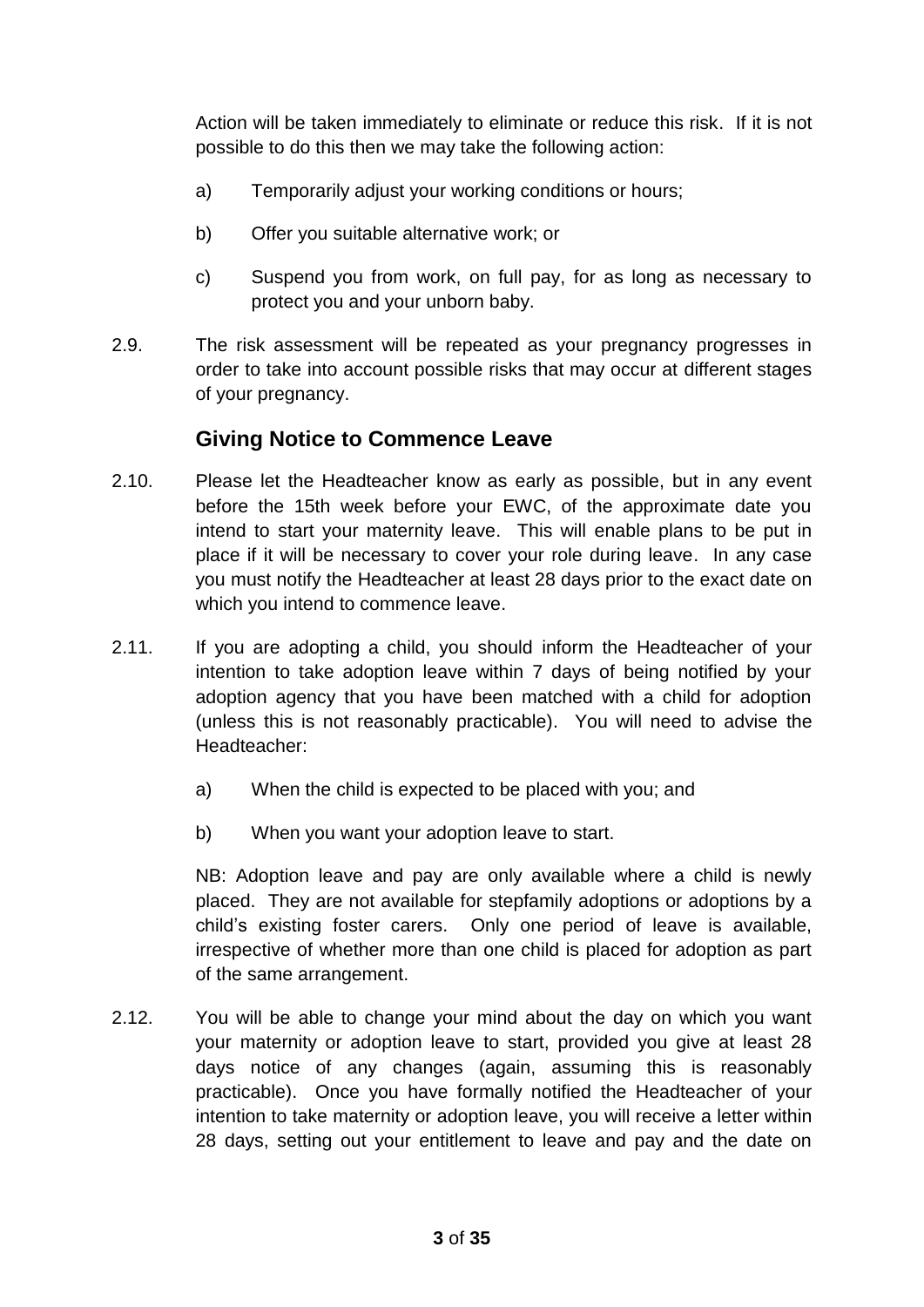which you are expected to return to work, if you take your full leave entitlement.

## **MAT B1 Certificate**

2.13. After the start of your 20th week of pregnancy your doctor or midwife will give you a MATB1 Certificate. Your maternity pay cannot be paid without this certificate. It formally confirms the week in which your baby is due and authorises the school to pay your maternity pay.

## **Matching Certificate**

2.14. If you are adopting a child, your adoption agency will give you a 'Matching Certificate'. This should include basic information on matching and expected placement dates. Your adoption pay cannot be paid without this certificate.

## **Absence due to a Pregnancy Related Illness**

- 2.15. You should notify the Headteacher, following the normal procedure, if you are absent from work during your pregnancy due to ill health. The normal sickness/absence policy applies during the period prior to starting maternity leave.
- 2.16. Many women now choose to continue working until just a few weeks before their baby is due. However, you should be aware that if you are absent from work because of a pregnancy related illness at any time during the 4 weeks before your due date, you are legally required to begin your maternity leave immediately.

## **Premature Birth**

2.17. If your baby is born prematurely before you have started maternity leave this will automatically trigger the start of your leave, even if this is more than 11 weeks before your baby was due. You should let us know the date of your baby's birth as soon as you are able to do so. If you have not already supplied one, you will need to get a MATB1 Certificate from your midwife.

## **Failure of Adoption Plans**

2.18. If, for whatever reason, your planned adoption of the child does not proceed as expected and the placement comes to an end, your adoption leave may continue for up to 8 weeks after the end of the placement.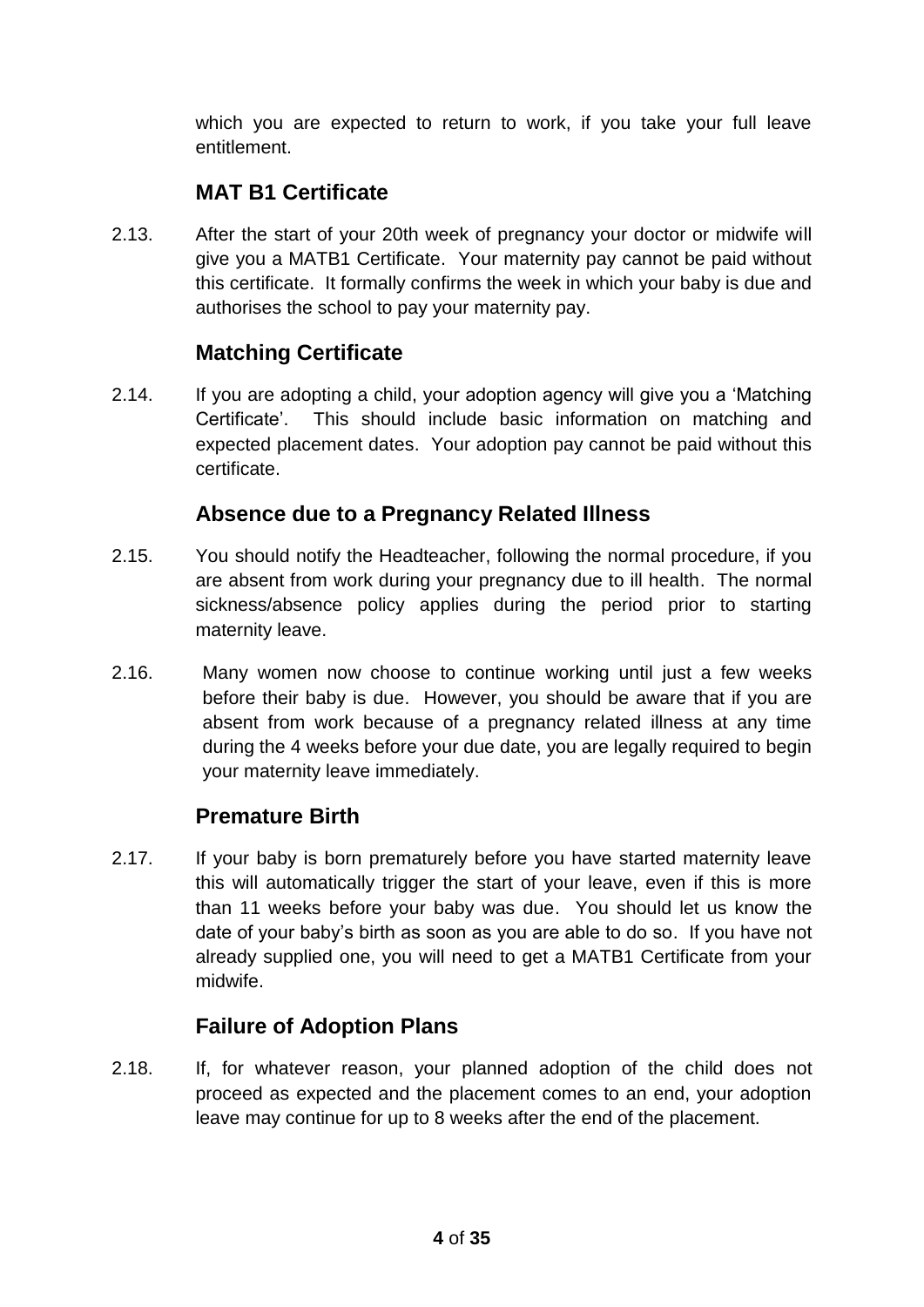## **Miscarriage, Termination or Still Birth**

- 2.19. If you suffer a miscarriage or are advised to have a termination before 24 weeks of pregnancy you will not be entitled to maternity leave or maternity pay, although you will be entitled to paid sick leave in line with our sickness/absence policy.
- 2.20. If you have to terminate your pregnancy or your baby is stillborn or does not survive after being born, then provided this is after the 24th week of pregnancy, you will still be eligible for maternity leave and maternity pay. We will still need your MATB1 Certificate or a Certificate of Confinement from your midwife. Your return to work will take place as normal.

## 3. **Section 2: Maternity, Paternity and Adoption Leave and Pay**

3.1. This section looks at your eligibility for maternity, adoption, paternity and parental leave and pay, and how your benefits may be impacted. The rules relating to adoption leave apply to both men and women, although you must be the primary carer, i.e. you must be the one who is going to be mainly responsible for looking after the child.

## **Entitlement to Leave**

- 3.2. Regardless of your length of service, you are entitled to up to 52 weeks leave from the date you leave work. The first 26 weeks is called Ordinary Maternity Leave (OML)/ Ordinary Adoption Leave (OAL). The second 26 week period of leave is called Additional Maternity Leave (AML)/ Additional Adoption Leave (AAL).
- 3.3. Maternity leave may begin at any time once you have reached the 11th week before your baby is due, and under UK law you must take at least two weeks leave immediately following the birth of your baby. This is known as Compulsory Leave, and it is a criminal offence for you to work during this period.
- 3.4. Adoption leave may begin either on the date of the child's placement (whether this is earlier or later than expected) or from a fixed date, which can be up to 14 days before the expected date of placement. Adoption leave and pay are only available up to the child's 18th birthday, so if you are adopting a 16 or 17 year old you should be aware that both adoption leave and pay will end at the end of the week in which the child becomes 18.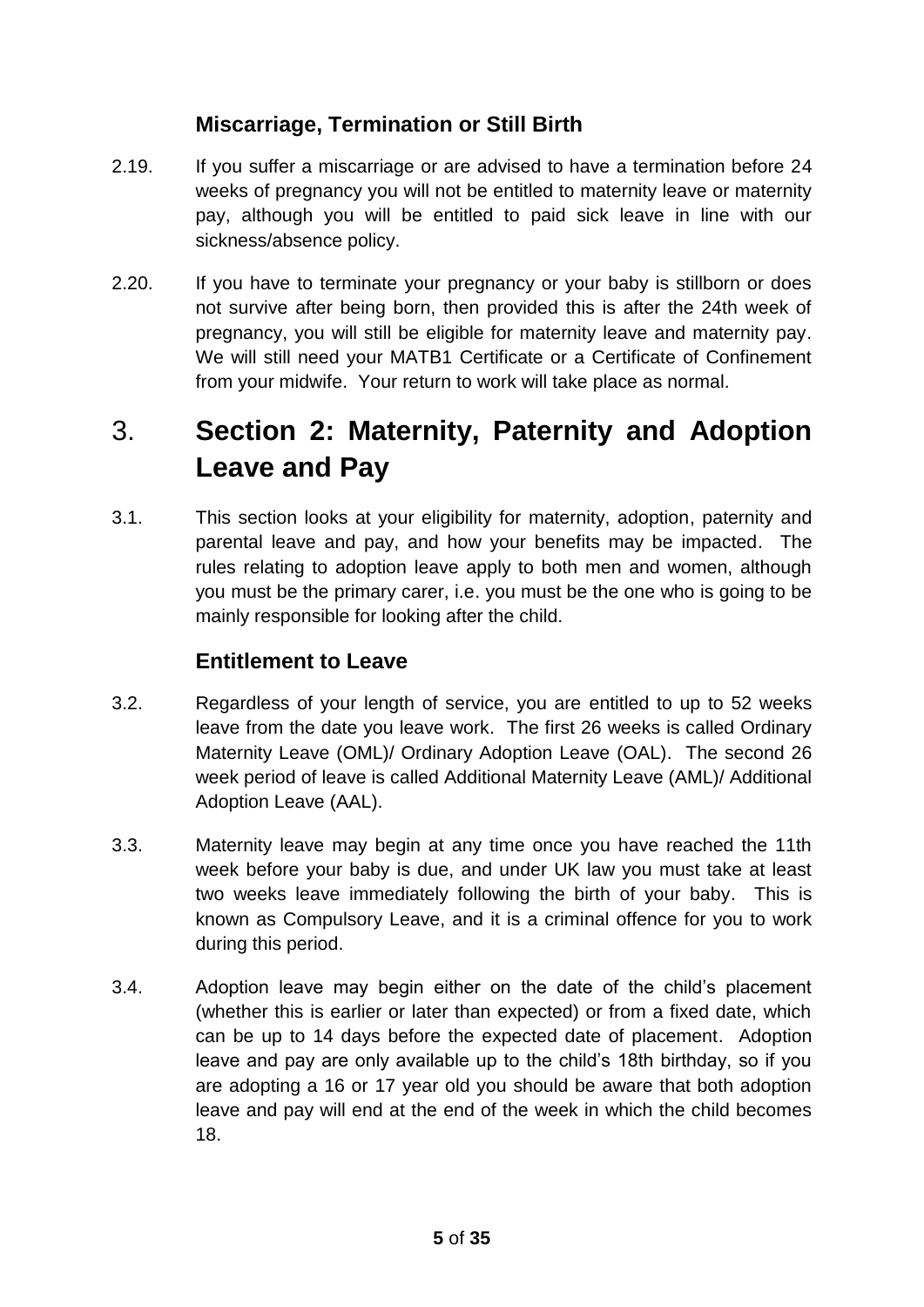## **Maternity and Adoption Pay**

#### *Teachers*

- 3.5. Different arrangements apply for teachers to whom national arrangements as set out in the Burgundy Book apply.
- 3.6. As a teacher, if you have one year's continuous service at the 11th week before the EWC you will be entitled to 18 weeks Occupational Maternity Pay (OMP), as follows:
	- a) 4 weeks at full pay
	- b) 2 weeks at 90% of a week's pay
	- c) 12 weeks at half pay including SMP
- 3.7. This will be followed by 21 weeks Statutory Maternity Pay (SMP). The remaining 13 weeks leave are unpaid.
- 3.8. If you do not have one year's continuous service (including with another local authority) at the 11th week before the EWC your entitlement is the same as for other staff.
- 3.9. Please note that OMP is only payable if you return to work for at least 13 weeks after your pregnancy (see section 5 of the Burgundy Book). If you return on reduced hours, this 13 week period will need to be increased in proportion; so that if, for example, you are returning on a 0.5 contract you will need to work for 26 weeks to protect your contractual maternity payment, otherwise you will have to repay the 12 weeks of half occupational maternity pay. If you know that you intend to leave, you can chose not to receive this extra payment.

#### *NJC Staff*

- 3.10. Different arrangements apply to staff employed under the National Joint Council for Local Government Services National Agreement on Pay and Conditions of Service (known as the 'Green Book').
- 3.11. As an NJC member, if you have one year's continuous local government service at the 11<sup>th</sup> week before the EWC, you will be entitled to:
- 3.12. 6 weeks at 90% of a week's pay
- 3.13. If you declare in writing that you intend to return to work, 12 weeks at 50% pay followed by 21 weeks at the normal SMP rate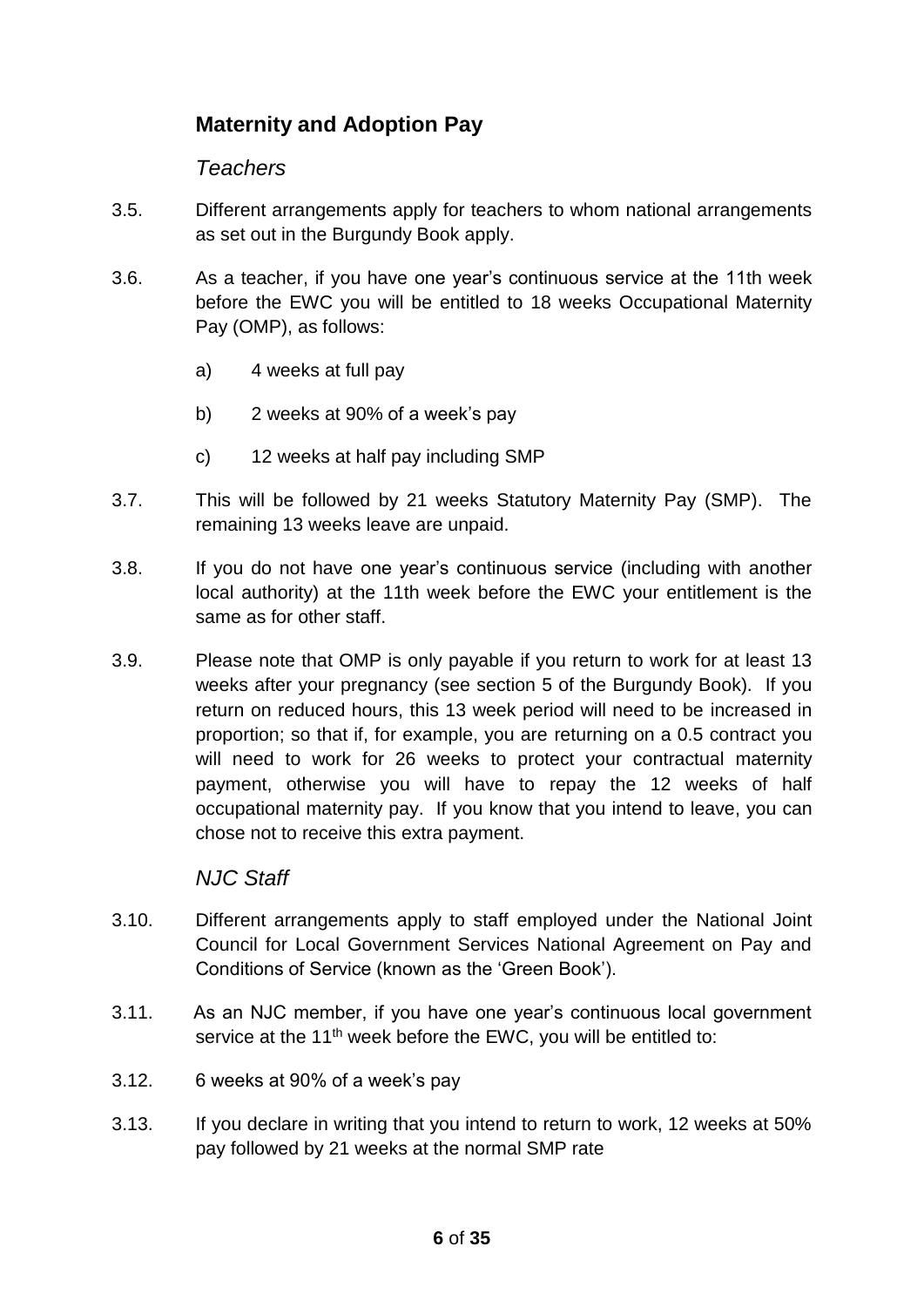3.14. If you do not intend to return to work, 33 weeks at the normal SMP rate

#### *Other staff*

- 3.15. Statutory maternity pay is payable for up to 39 weeks if you have been continuously employed for at least 26 weeks at the end of the EWC. (As a general rule, this means that if you fell pregnant before you joined the school, you will be entitled to SMP). Otherwise you can claim Maternity Allowance, which is paid at the same rate as SMP after the first four weeks. The rate is usually adjusted by the government each year.
- 3.16. If you qualify for SMP, you will receive:
- 3.17. 90% of full pay for the first 6 weeks (if more than SMP) and
- 3.18. 33 weeks at the normal SMP rate.

The remaining 13 weeks leave are unpaid.

## **Shared Parental Leave (SPL)**

- 3.19. In some cases you and your spouse or partner may be eligible to opt into the Shared Parental Leave scheme which gives you more flexibility to share the leave and pay available in the first year after birth.
- 3.20. Shared parental leave enables you to choose how to share the care of your child during the first year following birth or adoption. Its purpose is to give you more flexibility in considering how to best care for, and bond with, your child.
- 3.21. Shared parental leave is a type of leave that is available to parents. It also applies to adoption, those confirmed as fostering for adoption and intended parents under a surrogacy arrangement.
- 3.22. It enables you to commit to ending your maternity or adoption leave and pay at a future date, and to share the untaken balance of leave and pay as shared parental leave and pay with your partner, or to return to work early from maternity or adoption leave and opt in to shared parental leave and pay at a later date.
- 3.23. You would need to give us at least eight weeks' written notice to end your maternity leave and opt into SPL. You can give this notice before or after the birth, but you must remain on maternity leave until at least two weeks after birth. You would then be able to share any remaining leave with your partner.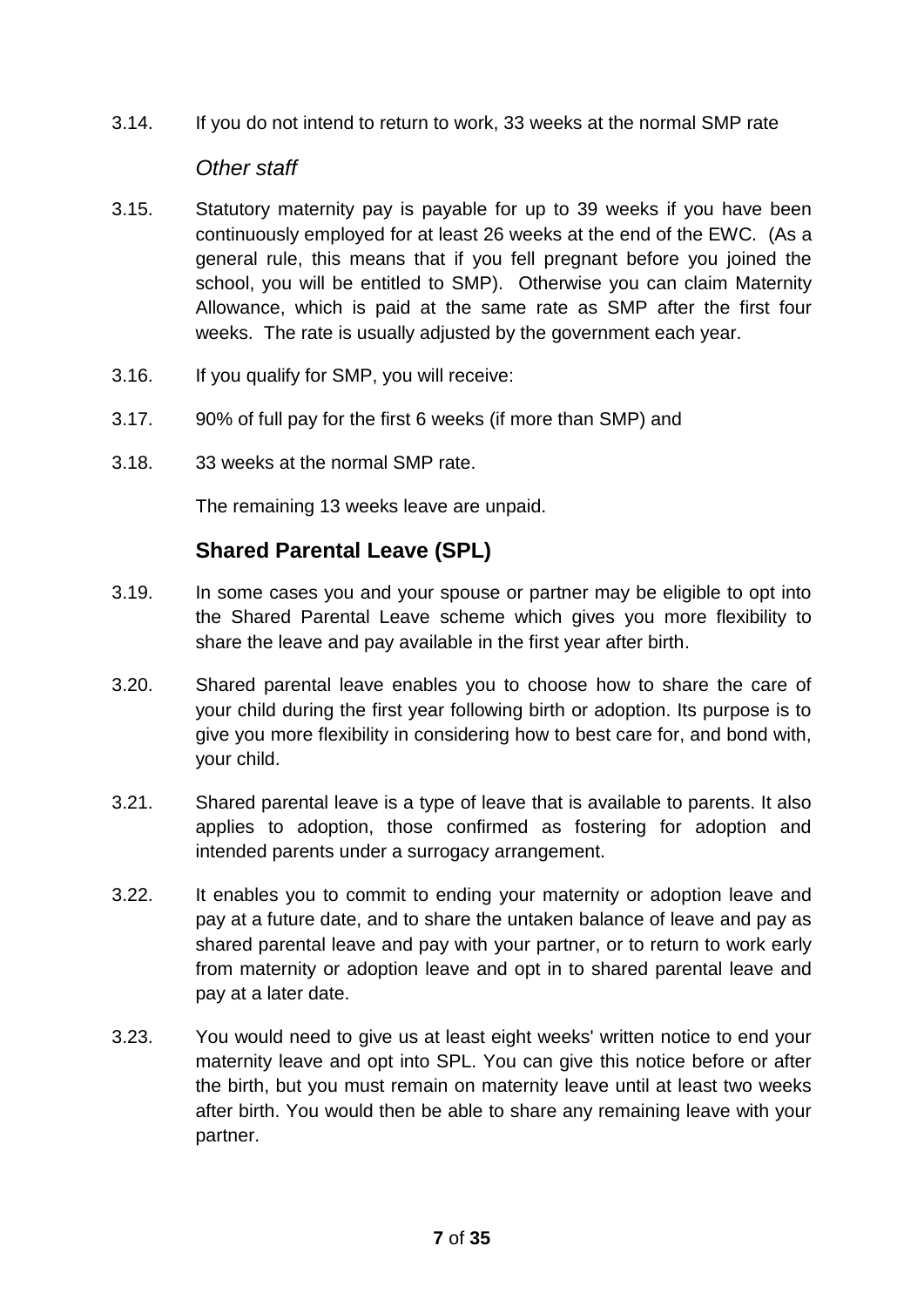- 3.24. The normal situation is that both parents are employees and each takes time off work to look after their child, but it can also apply where the other parent is "economically active", i.e. they have worked in an employed or self-employed capacity in at least 26 of the 66 weeks immediately before the EWC (or the week they were notified of the match), earned on average at least £30 a week based on any 13 of those weeks. If so, the mother will be able to take part of her maternity leave, go back to work, and then take a further period or periods of SPL at a later date, up to 52 weeks after birth.
- 3.25. Shared parental leave should not be confused with ordinary parental leave, which is unaffected by shared parental leave. Ordinary parental leave is the entitlement to up to 18 weeks' unpaid leave.
- 3.26. We recognise that, from time to time, you may have questions or concerns relating to your shared parental leave rights. As the shared parental leave provisions are complex, if you wish to take shared parental leave, you should clarify the relevant procedures with the Headteacher to ensure that they are followed correctly.

#### *Definitions*

- 3.27. Please find below definitions of the terms used throughout this document to provide clarity
- 3.28. **Mother;** the mother or expectant mother of the child.
- 3.29. **Partner;** the father of the child, or the person who, at the date of the child's birth, is married to, the civil partner of, or the partner of the mother. This includes someone, of either sex, who lives with the mother and the child in an enduring family relationship but who is not the mother's child, parent, grandchild, grandparent, sibling, aunt, uncle, niece or nephew.
- 3.30. **Parent;** either of the above definitions.
- 3.31. **Expected week of childbirth;** the week, starting on a Sunday, during which the mother's doctor or midwife expects her to give birth.
- 3.32. **Expected Placement Date;** the expected date on which an adoption agency expects that it will place a child into the care of an employee.

#### *Amount of shared parental leave*

3.33. The amount of shared parental leave to which you are entitled will depend on when the maternity or adoption leave period is brought to an end and the amount of leave to be taken in respect of the child. Shared parental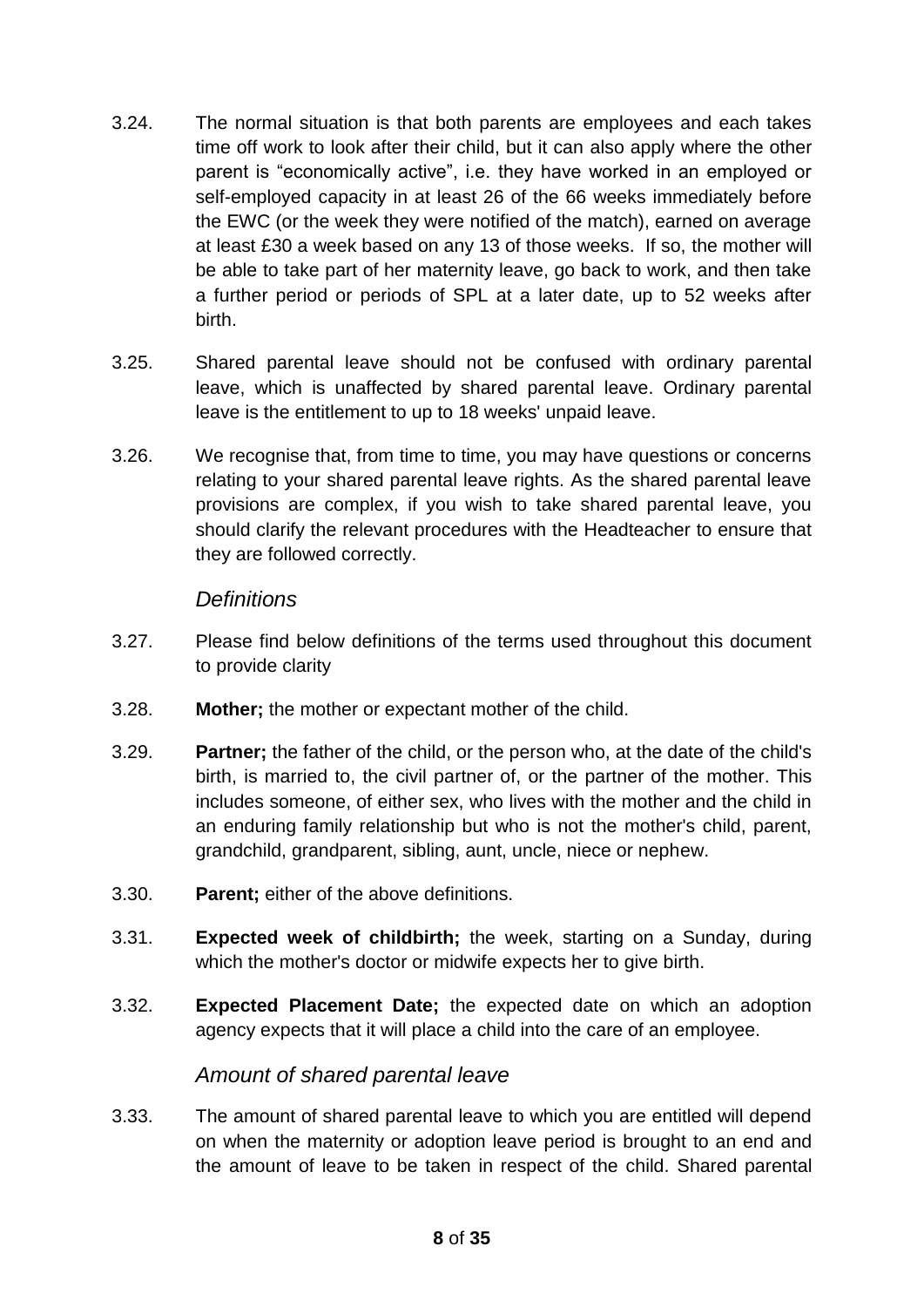leave must be taken in blocks of at least one week. You can request to take shared parental leave in one continuous block, or as a number of discontinuous blocks of leave. A maximum of three requests for leave per pregnancy or adoption can normally be made by each parent.

- 3.34. The first two weeks following birth are the compulsory maternity leave period and are reserved for the mother. This means that she cannot curtail her maternity leave to take shared parental leave until two weeks after the birth and, the maximum period that parents could take as shared parental leave is 50 weeks between them (although it will normally be less than this because of the maternity leave that mothers usually take before the birth).
- 3.35. However, you can begin a period of shared parental leave at any time from the date of the child's birth (the partner is entitled to take up to two weeks' paid ordinary paternity leave following the birth of the child, which will be lost if shared parental leave is taken first). Shared parental leave must be taken within 52 weeks of birth or date of adoption.

#### *Eligibility for shared parental leave*

3.36. To be eligible to take shared parental leave, both parents must meet certain eligibility requirements.

#### *Mother's eligibility for shared parental leave*

- 3.37. You are eligible for shared parental leave if you:
- 3.38. have at least 26 weeks' continuous employment ending with the 15th week before the expected week of childbirth or placement date and remain in continuous employment until the week before any period of shared parental leave that you take;
- 3.39. have, at the date of the child's birth or placement date, the main responsibility, apart from your partner, for the care of the child;
- 3.40. are entitled to statutory maternity/adoption leave in respect of the child; and
- 3.41. comply with the relevant maternity/adoption leave curtailment requirements (or have returned to work before the end of statutory maternity/adoption leave), and shared parental leave notice and evidence requirements.
- 3.42. In addition, for you to be eligible for shared parental leave, your partner must: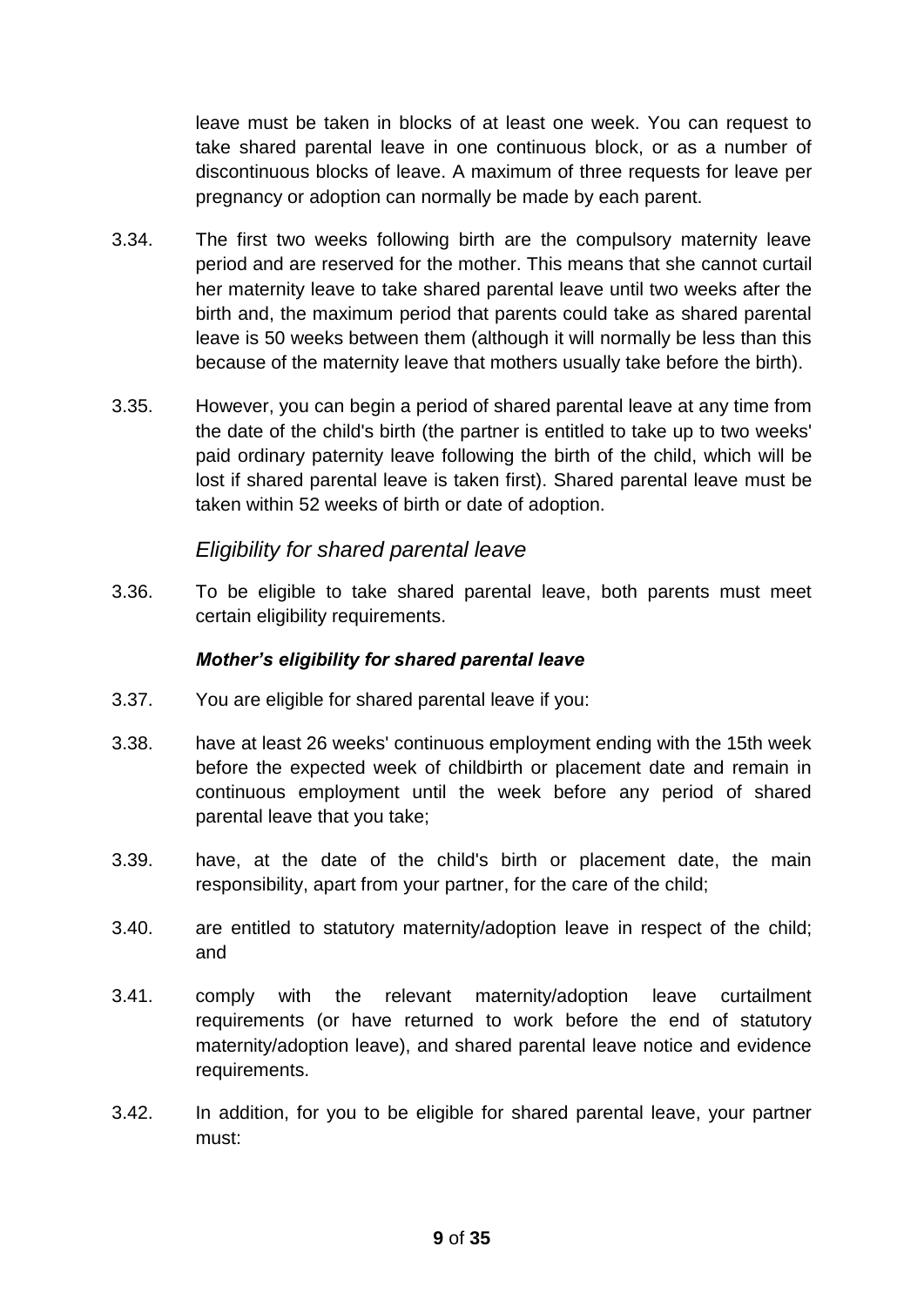- 3.43. have been employed or been a self-employed earner in at least 26 of the 66 weeks immediately preceding the expected week of childbirth or placement date;
- 3.44. have average weekly earnings of at least the maternity/adoption allowance threshold for any 13 of those 66 weeks; and
- 3.45. have, at the date of the child's birth or placement date, the main responsibility, apart from the mother, for the care of the child.

#### *Partner's eligibility for shared parental leave*

- 3.46. You are eligible for shared parental leave if you:
- 3.47. have at least 26 weeks' continuous employment ending with the 15th week before the expected week of childbirth or placement date and remain in continuous employment until the week before any period of shared parental leave that you take;
- 3.48. have, at the date of the child's birth or placement date, the main responsibility, apart from the mother, for the care of the child; and
- 3.49. comply with the relevant shared parental leave notice and evidence requirements.
- 3.50. In addition, for you to be eligible for shared parental leave, the mother must:
- 3.51. have been employed or been a self-employed earner during at least 26 of the 66 weeks immediately preceding the expected week of childbirth or placement date;
- 3.52. have average weekly earnings of at least the maternity/adoption allowance threshold for any 13 of those 66 weeks;
- 3.53. have, at the date of the child's birth or placement date, the main responsibility, apart from you, for the care of the child;
- 3.54. be entitled to statutory maternity/adoption leave, statutory maternity/adoption pay or maternity/adoption allowance in respect of the child; and
- 3.55. comply with the relevant maternity/adoption leave or pay curtailment requirements (or have returned to work before the end of statutory maternity/adoption leave).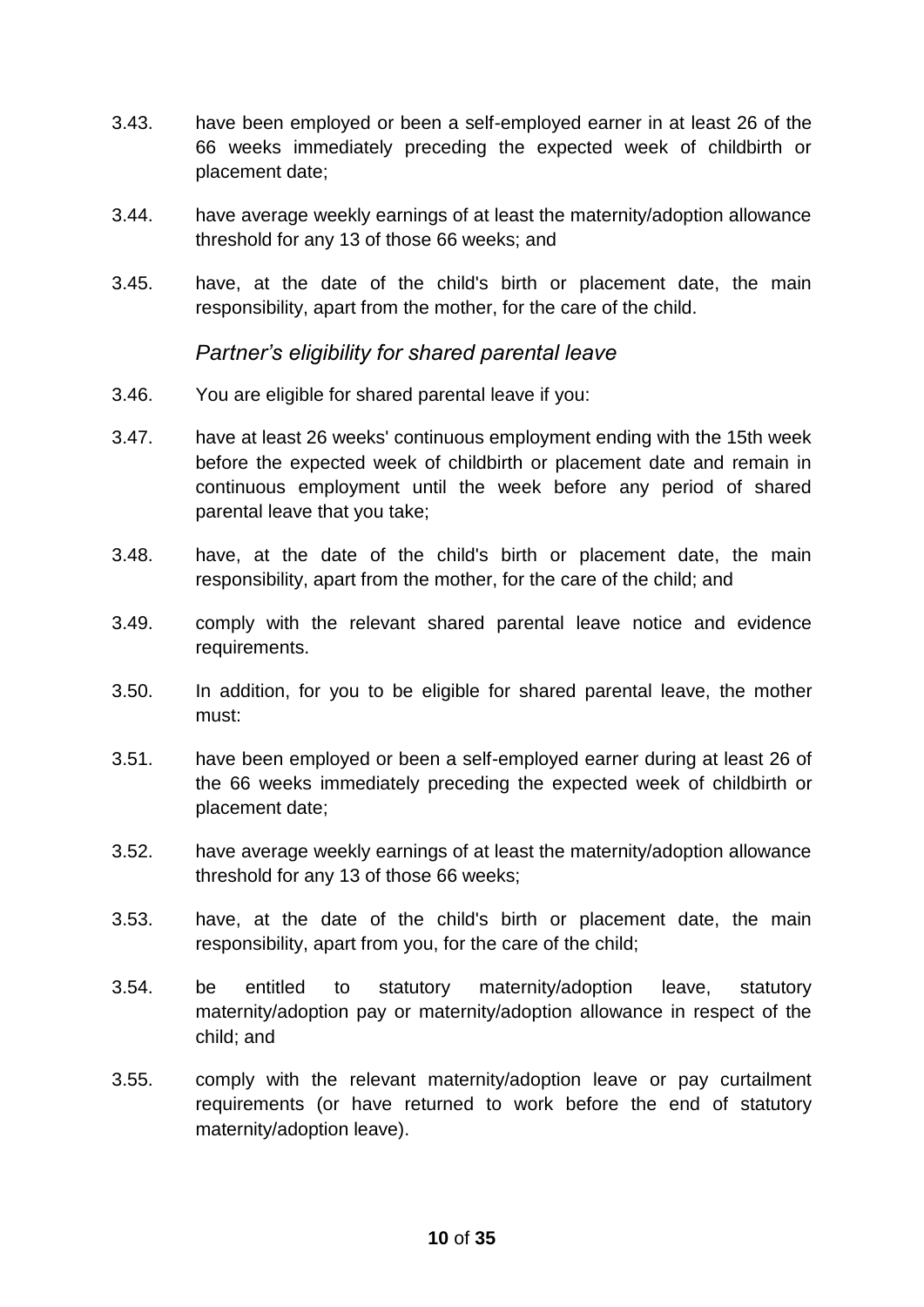#### *Notice Requirements*

- 3.56. The notices that you must give us to be able to take shared parental leave are made up of three elements. They are:
- 3.57. a **"maternity leave curtailment notice"** from the mother setting out when the maternity/adoption leave is proposed to end (unless it has already done so);
- 3.58. a **"notice of entitlement and intention"** from you, whether the mother or partner, giving an initial, non-binding indication of each period of shared parental leave that you are requesting; and
- 3.59. a **"booking notice"** from you setting out the start and end dates of each period of shared parental leave that you are requesting.
- 3.60. The notice periods set out below are the minimum required by law. However, the earlier you inform us of your intentions, the more likely it is that we will be able to accommodate your wishes.
- 3.61. You are advised that, if you have already decided the pattern of shared parental leave that you would like to take, you can provide more than one type of notice at the same time. For example, you could provide a maternity leave curtailment notice, notice of entitlement and intention and booking notice at the same time.

#### *Mother's notice curtailing maternity leave*

- 3.62. Before you can take shared parental leave, the mother must either return to work before the end of her maternity/adoption leave (by giving the required eight weeks' notice of her planned return) or provide a maternity leave curtailment notice. The maternity leave curtailment notice must be in writing and state the date on which maternity/adoption leave is to end. That date must be:
- 3.63. after the compulsory maternity leave period, which is the two weeks after birth;
- 3.64. at least eight weeks after the date on which the mother provided the maternity leave curtailment notice; and
- 3.65. at least one week before what would be the end of the additional maternity leave period.
- 3.66. The mother must provide the maternity leave curtailment notice at the same time that she provides either the notice of entitlement and intention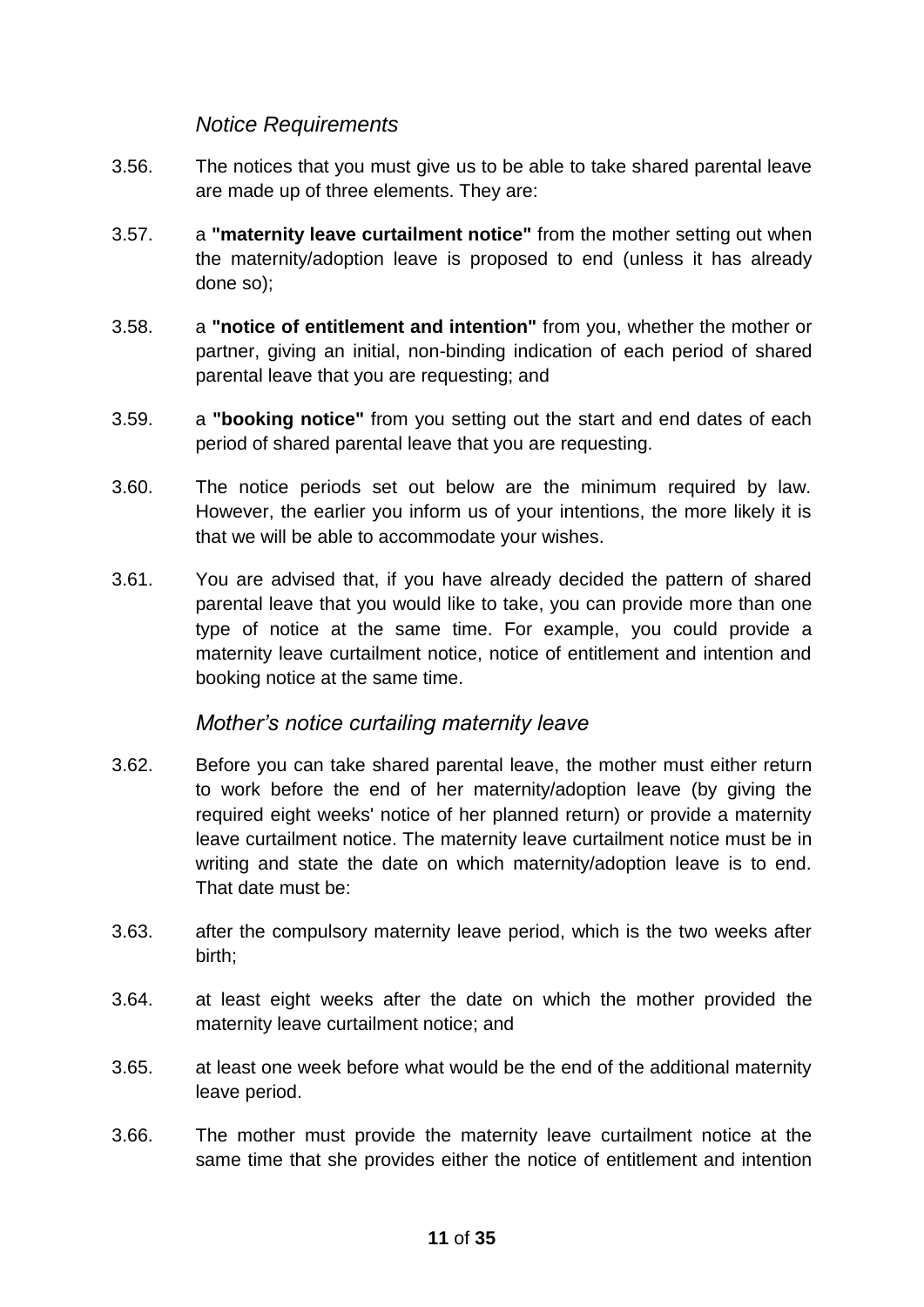or a declaration of consent and entitlement confirming that her partner has given your employer a notice of entitlement and intention.

- 3.67. The mother can withdraw her notice curtailing her maternity leave in limited circumstances. The withdrawal of a maternity leave curtailment notice must be in writing and can be given only if she has not returned to work. She can withdraw her maternity leave curtailment notice if:
- 3.68. it is discovered that neither parent is entitled to shared parental leave or statutory shared parental pay and the mother withdraws her maternity leave curtailment notice within eight weeks of the date on which the notice was given;
- 3.69. the maternity leave curtailment notice was given before the birth of the child and withdrawn within six weeks of the child's birth; or
- 3.70. the partner has died.

#### *Employee's notice of entitlement and intention*

- 3.71. You must provide a non-binding notice of entitlement and intention. Your notice of entitlement and intention, which must be in writing and provided at least eight weeks before the start date of the first period of shared parental leave to be taken by you, must set out the information below.
- 3.72. Your notice of entitlement and intention must set out:
- 3.73. your name;
- 3.74. your partner's name;
- 3.75. the start and end dates of any statutory maternity/adoption leave taken or to be taken by you;
- 3.76. the total amount of shared parental leave available;
- 3.77. the child's expected week of birth and the child's date of birth (although, if the child has not yet been born, the date of birth can be provided as soon as reasonably practicable after birth, and before the first period of shared parental leave to be taken by the mother) or expected placement date;
- 3.78. how much shared parental leave you and your partner each intend to take; and
- 3.79. a non-binding indication as to when you intend to take shared parental leave (including the start and end dates for each period of leave).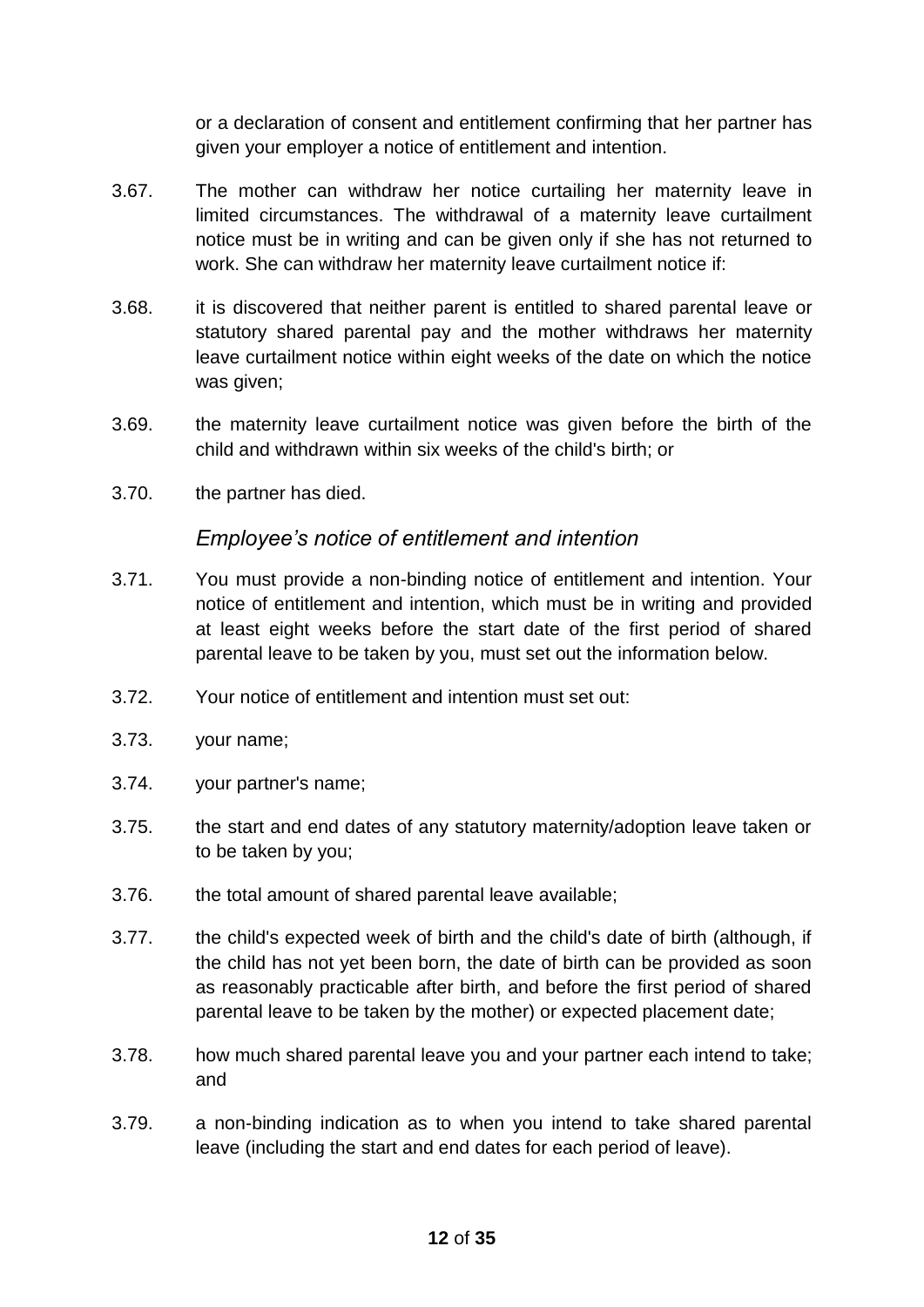- 3.80. Your notice of entitlement and intention must include a declaration signed by you that:
- 3.81. you satisfy, or will satisfy, the eligibility requirements to take shared parental leave;
- 3.82. the information you give in the notice of entitlement and intention is accurate; and
- 3.83. you will immediately inform us if you cease to care for the child.
- 3.84. In addition, your notice of entitlement and intention must include a declaration signed by your partner:
- 3.85. specifying your partner's name, address, and national insurance number (or declaring that your partner does not have a national insurance number);
- 3.86. specifying your partner's employer name, address and consent to contact them for the purposes of the application for shared parental leave;
- 3.87. declaring that your partner satisfies, or will satisfy, the conditions set out above;
- 3.88. declaring that your partner is the father of the child, or is married to, the civil partner of, or the partner of, the mother;
- 3.89. declaring that your partner consents to the amount of leave that you intend to take;
- 3.90. declaring that your partner consents to the your employer processing the information in the partner's declaration.
- 3.91. The partner's notice of entitlement and intention must set out:
- 3.92. their name;
- 3.93. the mother's name;
- 3.94. the start and end dates of any periods of statutory maternity/adoption leave, statutory maternity/adoption pay or maternity/adoption allowance taken or to be taken by the mother;
- 3.95. the total amount of shared parental leave available;
- 3.96. the child's expected week of birth and the child's date of birth (although, if the child has not yet been born, the date of birth can be provided as soon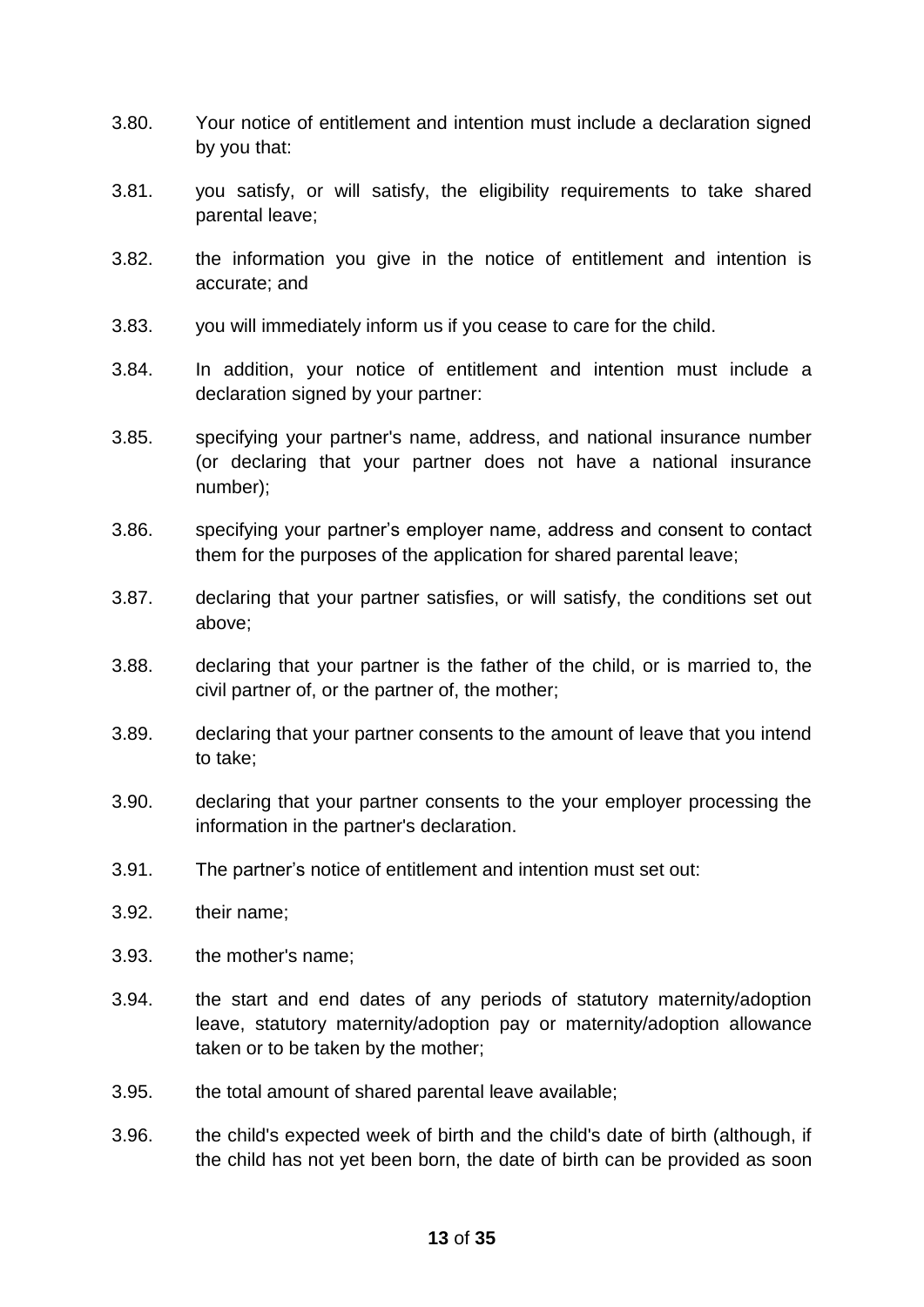as reasonably practicable after birth, and before the first period of shared parental leave to be taken by the partner) or expected placement date;

- 3.97. how much shared parental leave the partner and mother each intend to take; and
- 3.98. a non-binding indication as to when the partner intends to take shared parental leave (including the start and end dates for each period of leave).
- 3.99. Their notice of entitlement and intention must include a declaration signed by you stating that
- 3.100. you satisfy the eligibility requirements to take shared parental leave;
- 3.101. the information given by you in the notice of entitlement and intention is accurate; and
- 3.102. you will immediately inform us if you cease to care for the child or if the mother informs you that she no longer meets the requirement to have curtailed her maternity leave or pay period.
- 3.103. In addition, their notice of entitlement and intention must include a declaration signed by you:
- 3.104. specifying your name, address, and national insurance number (or declaring that you do not have a national insurance number);
- 3.105. specifying your employer's name, address and consent to contact them for the purposes of the application for shared parental leave;
- 3.106. declaring that you satisfy, or will satisfy, the conditions set out and she will notify you if she no longer qualifies for maternity leave, statutory maternity pay or maternity allowance;
- 3.107. declaring that the mother consents to the amount of leave that you intend to take;
- 3.108. declaring that she will immediately inform the employer if she no longer meets the requirement to have curtailed her maternity leave or pay period; and
- 3.109. declaring that the mother consents to us processing the information in her declaration.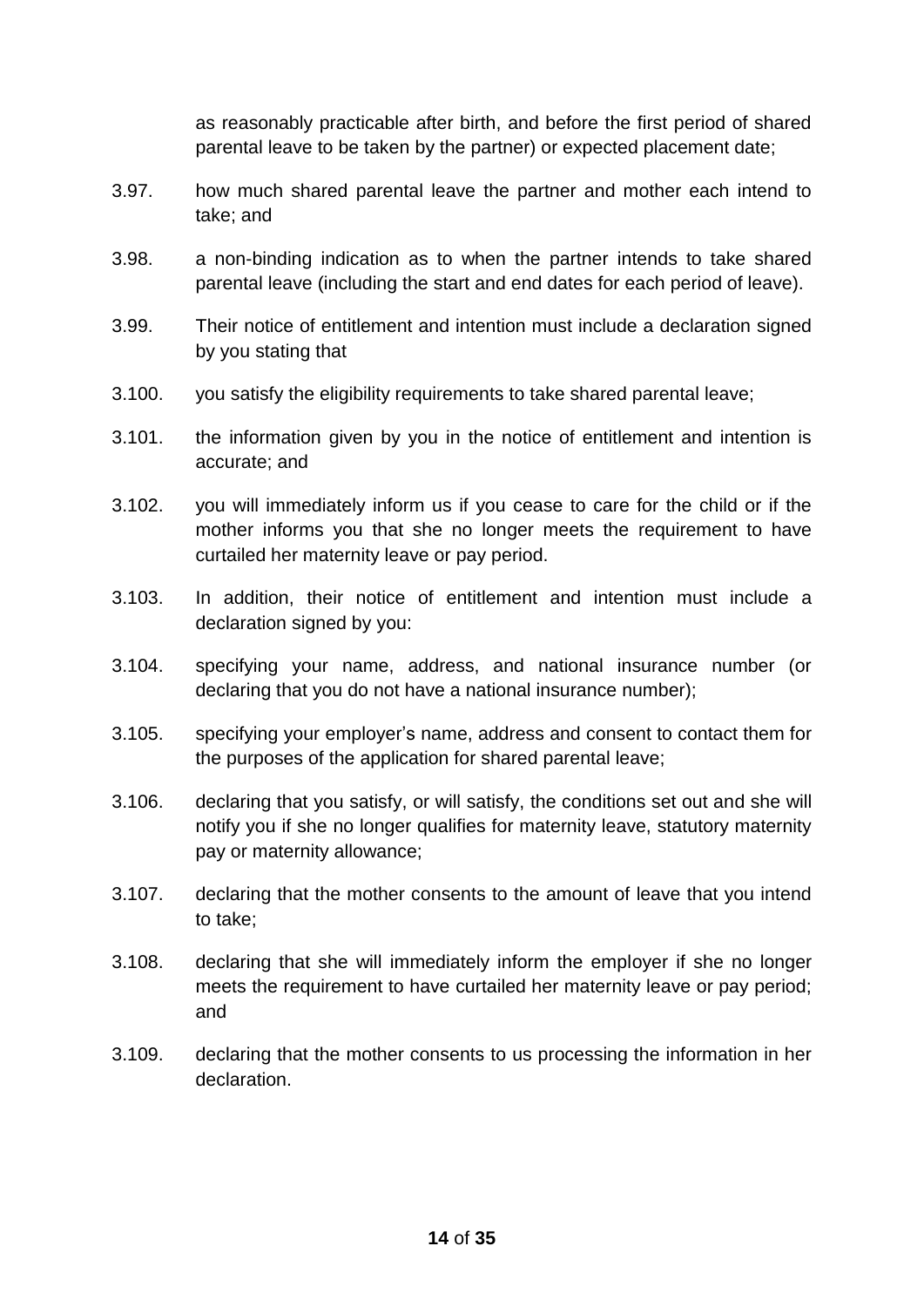#### *Requesting further evidence of eligibility*

- 3.110. Within 14 days of receiving a notice of entitlement and intention from you, whether the mother or partner, we can request from you:
- 3.111. a copy of the child's birth certificate (or, if the child has not been born, a copy of the birth certificate within 14 days of the birth - if the birth certificate has yet to be issued after this period, a signed declaration stating the date and location of the child's birth will suffice)
- 3.112. the name and address of the other parent's employer (or a declaration that the other parent has no employer).
- 3.113. in the case of an adopted child, documentary evidence of the name and address of the adoption agency, the date on which they were was notified of having been matched with the child and the date on which the agency expects to place the child for adoption.
- 3.114. You have 14 days from the date of the request to provide the required information.

#### *Fraudulent claims*

3.115. We can, where there is a suspicion that fraudulent information may have been provided or where we have been informed by the HMRC that a fraudulent claim was made, investigate the matter further in accordance with our disciplinary procedures. In doing so, this action will be taken without acting in a discriminatory manner in relation to any of the protected characteristics defined in the Equality Act 2010.

#### *Employee's booking notice*

- 3.116. To take a period of shared parental leave, you must provide a written notice setting out the start and end dates of each period of shared parental leave requested in that notice.
- 3.117. A booking notice must be provided not less than eight weeks before the start date of the first period of shared parental leave requested in the notice of intention. The notice may be given at the same time as a notice of entitlement and intention and can be a request for a continuous period of leave or discontinuous periods of leave.
- 3.118. You can vary or cancel your proposed shared parental leave dates following the submission of a booking notice, provided that you provide a written notice not less than eight weeks before any period of leave varied or cancelled by the notice is due to commence. The written notice can: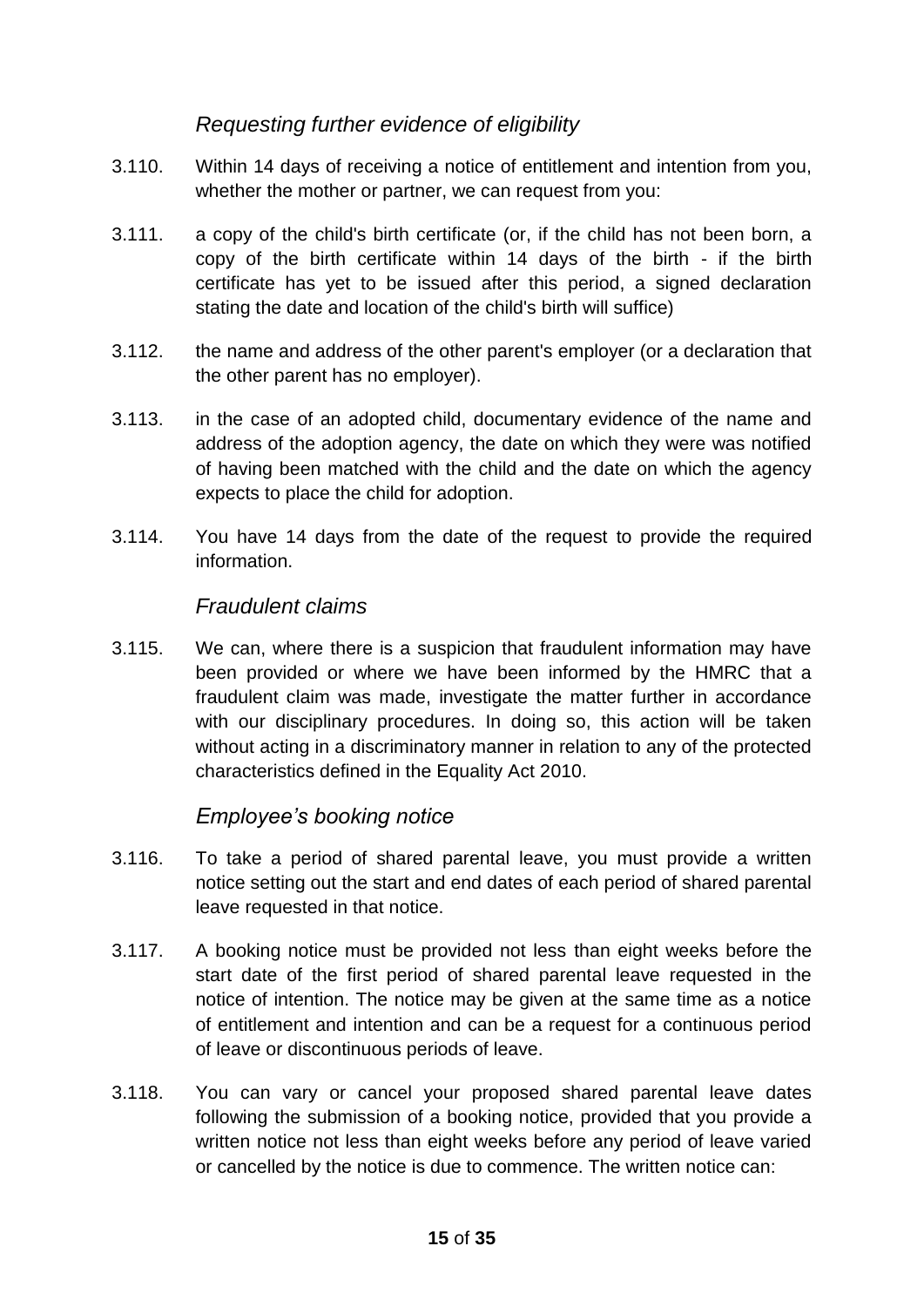- 3.119. vary the start date or the end date of any period of shared parental leave or cancel a request for leave;
- 3.120. request that a continuous period of leave become discontinuous periods of leave; or
- 3.121. request that discontinuous periods of leave become a continuous period of leave.
- 3.122. You can provide a combined total of up to three period of leave notices or variations of booking notices.

#### *Variation/cancellation of shared parental leave*

- 3.123. You can vary or cancel your proposed shared parental leave dates following the submission of a notice of entitlement and intention, provided that you provide us with a written notice. The written notice must contain:
- 3.124. an indication as to when you intend to take shared parental leave (including the start and end dates for each period of leave);
- 3.125. details of any periods of shared parental leave that have been notified through a period of leave notice;
- 3.126. details of any periods of statutory shared parental pay that have been notified in relation to periods where shared parental leave was not to be taken; and
- 3.127. a declaration signed by both parents that they agree to the variation.
- 3.128. Any indication of leave intended to be taken that you provide in a variation of notice of entitlement and intention is non-binding until you provide a booking notice in relation to that period of leave. There is no limit on the number of variations of notice of entitlement and intention that you can make.

#### *Continuous period of shared parental leave*

3.129. If you submit a booking notice requesting one continuous period of leave, you will be entitled to take that period of leave as long as you have provided the booking notice not less than eight weeks before the start date of the leave.

#### *Discontinuous periods of shared parental leave*

3.130. You may submit a booking notice requesting discontinuous periods of leave. For example, both parents could request a pattern of leave from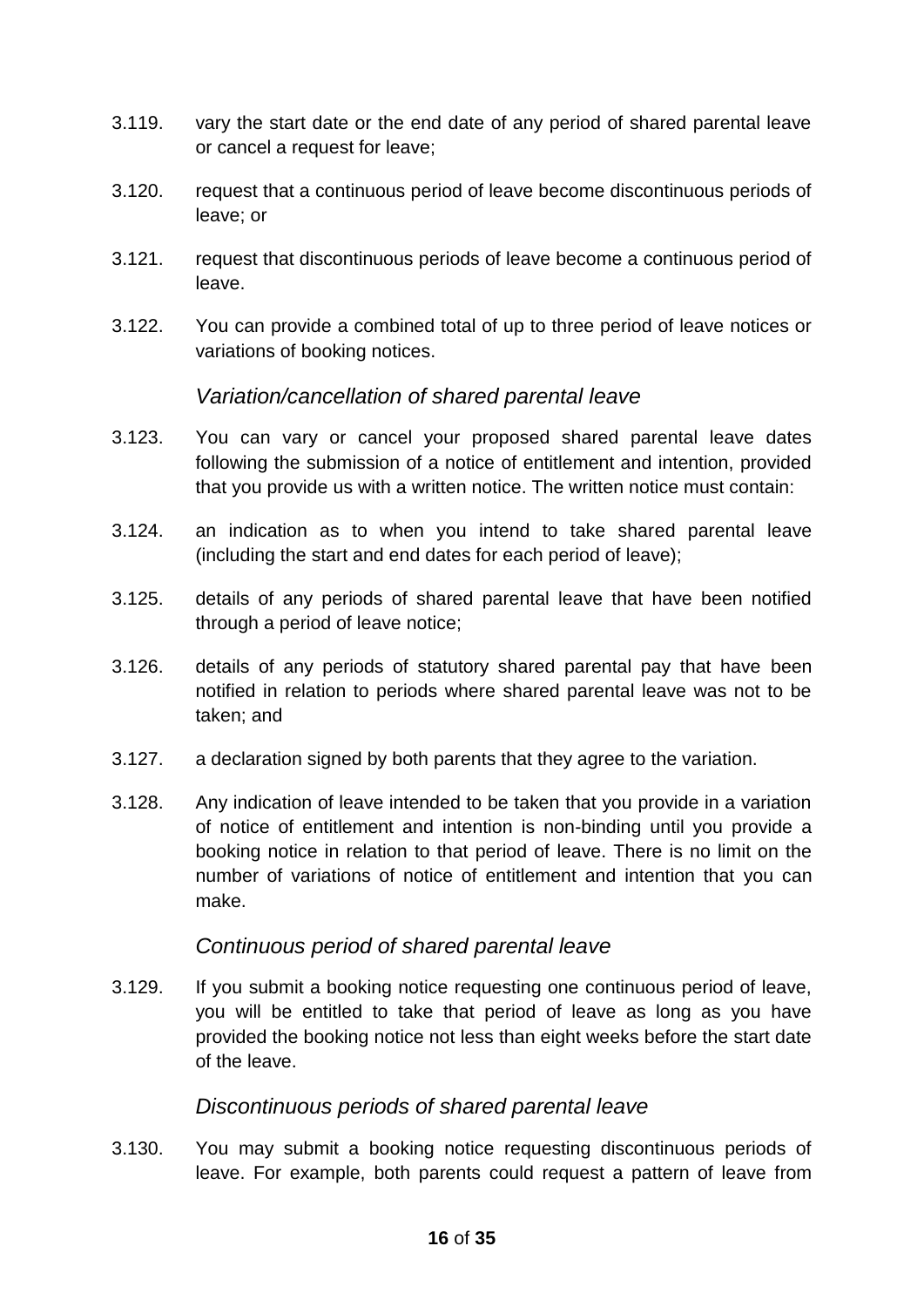their respective employers that allows them to alternate childcare responsibilities.

- 3.131. If you submit a booking notice requesting discontinuous periods of leave, we can, in the 14 days beginning with the date the booking notice was given:
- 3.132. consent to the pattern of leave requested;
- 3.133. propose an alternative pattern of leave; or
- 3.134. refuse the pattern of leave requested.
- 3.135. If agreement is reached within those 14 days, you are entitled to take the leave on the dates agreed.
- 3.136. If no agreement has been reached within that 14 day discussion period, you are entitled to take the leave as one continuous period of leave. In that event, you must choose a start date for the leave that is at least eight weeks from the date on which the booking notice was originally given. You must notify us of that date within five days of the end of the 14 day discussion period. If you do not choose a start date within five days of the end of the 14 day discussion period, the period of continuous leave will start on the date of the first period of leave requested in the booking notice.
- 3.137. Alternatively, if we have refused the request or no agreement has been reached during the 14 day discussion period, you may withdraw a booking notice requesting discontinuous periods of leave. You can withdraw a booking notice at any time on or before the 15th day after the notice was given. A notice for discontinuous leave that has been withdrawn before it is agreed does not count towards the total number of requests for leave that you can make.

#### *Shared Parental Pay*

3.138. For you to be eligible for statutory shared parental pay, both parents must meet certain eligibility requirements

#### *Mother's eligibility for shared parental pay*

- 3.139. You are eligible for statutory shared parental pay if you:
- 3.140. have at least 26 weeks' continuous employment ending with the 15th week before the expected week of childbirth or placement date and remain in continuous employment with us until the week before any period of shared parental pay that you get;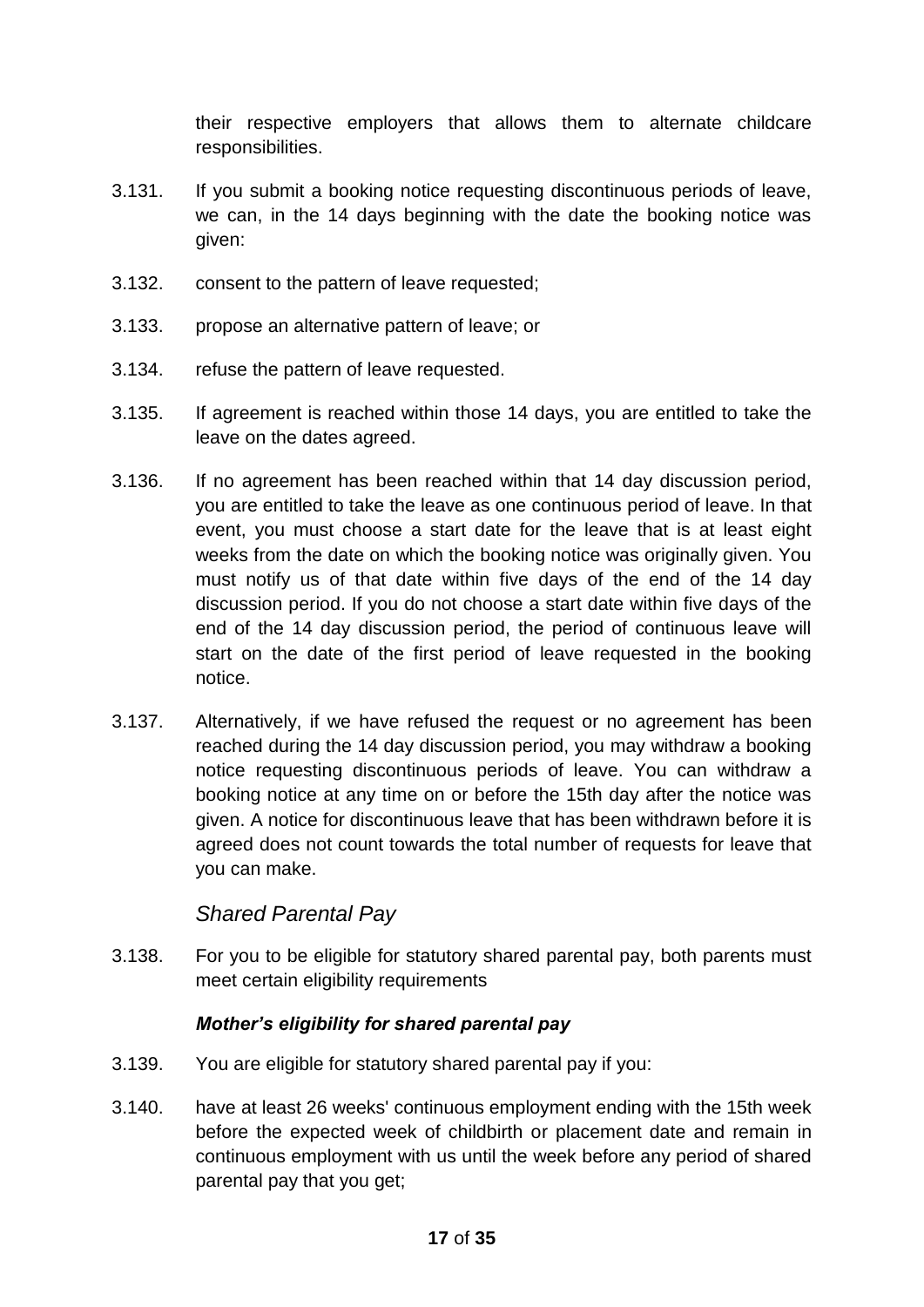- 3.141. have normal weekly earnings for a period of eight weeks ending with the 15th week before the expected week of childbirth or placement date of at least the lower earnings limit for national insurance contribution purposes;
- 3.142. have, at the date of your child's birth or placement date, the main responsibility, apart from your partner, for the care of the child;
- 3.143. are absent from work and intend to care for the child during each week in which you receive statutory shared parental pay; and
- 3.144. are entitled to statutory maternity/adoption pay in respect of the child, but the maternity/adoption pay period has been reduced.
- 3.145. In addition, for you to be eligible for statutory shared parental pay, your partner must:
- 3.146. have been employed or been a self-employed earner during at least 26 of the 66 weeks immediately preceding the expected week of childbirth or placement date;
- 3.147. have, at the date of the child's birth or placement date, the main responsibility, apart from the mother, for the care of the child; and
- 3.148. have average weekly earnings of at least the maternity/adoption allowance threshold for any 13 of those 66 weeks.

#### *Partner's eligibility for shared parental pay*

- 3.149. You are eligible for statutory shared parental pay if you:
- 3.150. have at least 26 weeks' continuous employment ending with the 15th week before the expected week of childbirth or placement date and remain in continuous employment with us until the week before any period of shared parental pay that you get;
- 3.151. have normal weekly earnings for eight weeks ending with the 15th week before the expected week of childbirth or placement date of at least the lower earnings limit for national insurance contribution purposes;
- 3.152. have, at the date of the child's birth or placement date, the main responsibility, apart from the mother, for the care of the child; and
- 3.153. are absent from work and intend to care for the child during each week in which you receive statutory shared parental pay.
- 3.154. In addition, for the partner to be eligible, the mother must: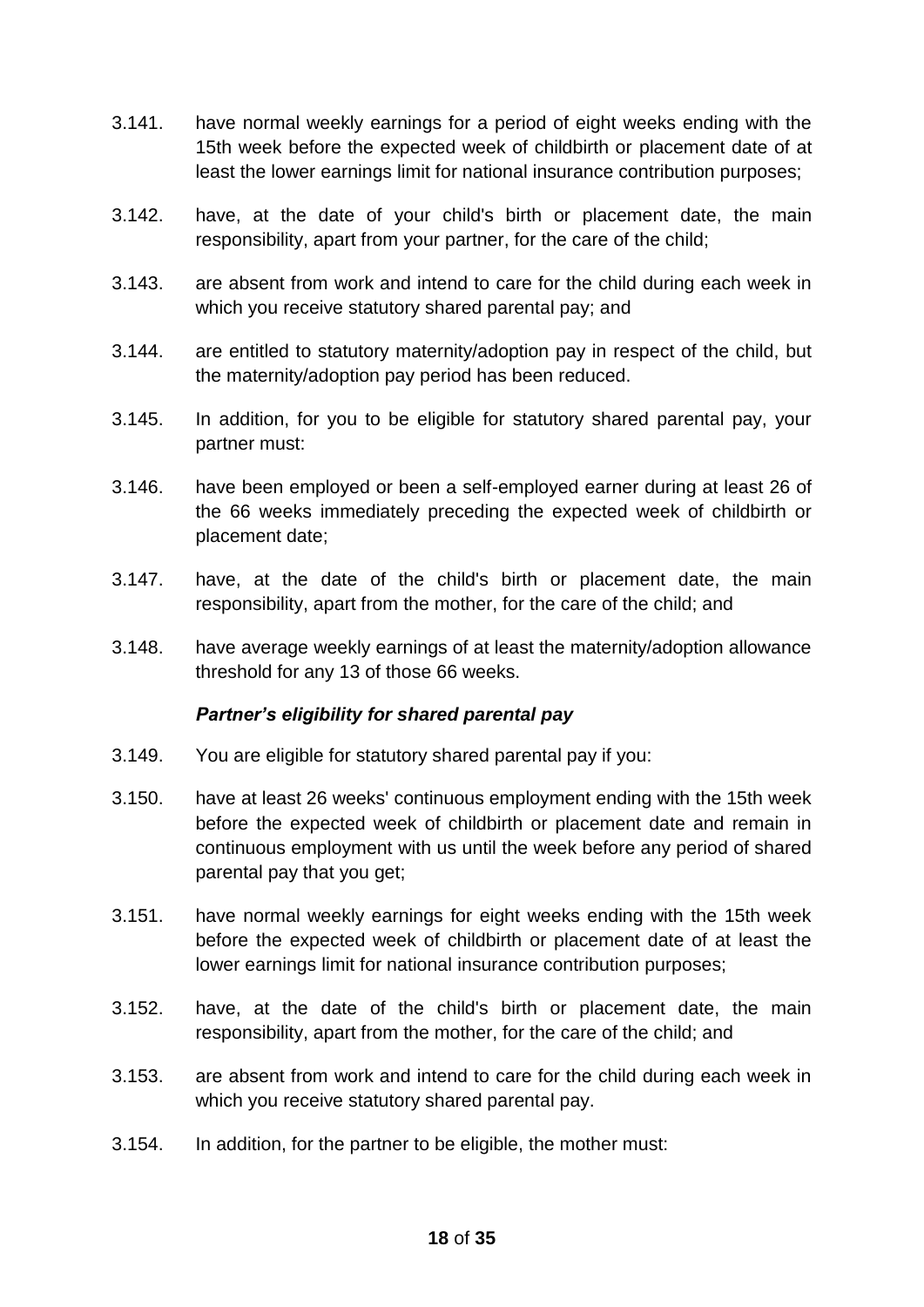- 3.155. have been employed or been a self-employed earner during at least 26 of the 66 weeks immediately preceding the expected week of childbirth or placement date;
- 3.156. have average weekly earnings of at least the maternity/adoption allowance threshold for any 13 of those 66 weeks;
- 3.157. have, at the date of the child's birth or placement date, the main responsibility, apart from the partner, for the care of the child; and
- 3.158. be entitled to statutory maternity/adoption pay or maternity/adoption allowance in respect of the child, but the maternity/adoption pay period or maternity/adoption allowance period has been reduced.

#### *Amount of shared parental pay*

- 3.159. The amount of shared parental pay you will receive will depend on the specific circumstances and amount of shared parental leave requested and taken.
- 3.160. Pay for shared parental leave will be subject to eligibility as outlined elsewhere in this policy and the relevant maternity/adoption pay entitlement in place in the contract or area of the business you work in. The actual amounts payable to you will be confirmed by Payroll.

#### *Rights during shared parental leave*

- 3.161. All the terms and conditions of employment remain in force during shared parental leave except for the terms relating to pay. In particular:
- 3.162. annual leave entitlement shall continue to accrue;
- 3.163. pension benefits shall continue.

#### *Contact during shared parental leave*

- 3.164. We reserve the right to maintain reasonable contact with you during shared parental leave. This may be to discuss your plans for your return to work, to discuss any special arrangements to be made or training to be given to ease your return to work or to update you on developments at work during your absence.
- 3.165. You may attend work or training for up to 20 days during shared parental leave without that work bringing the period of your shared parental leave and pay to an end. These are known as "shared-parental-leave-in-touch" (SPLIT) days.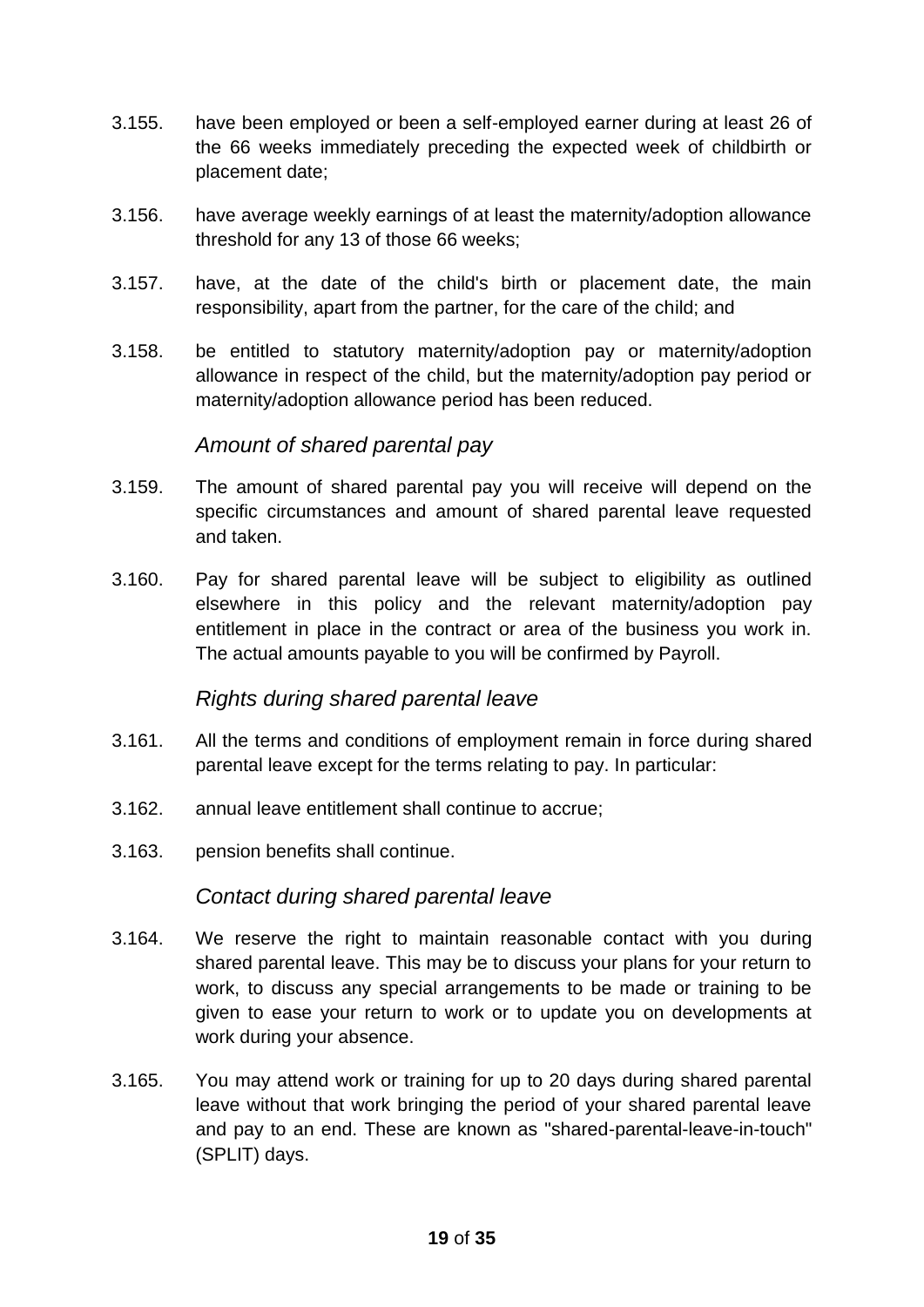3.166. If you choose to use any SPLIT days, your pay for these days will be 'topped up' to your full normal rate.

#### *Returning to work following shared parental leave*

- 3.167. You have the right to resume working in the same job when returning to work from shared parental leave if the period of leave, when added to any other period of shared parental leave, statutory maternity leave or statutory paternity leave taken by you in relation to the same child, is 26 weeks or less.
- 3.168. If you are returning to work from shared parental leave and the period of leave taken is more than 26 weeks, when added to any other period of shared parental leave, statutory maternity or paternity leave taken in relation to the same child, or was the last of two or more consecutive periods of statutory leave that included a period of ordinary parental leave of more than four weeks, or a period of additional maternity leave, you have the right to return to the same job unless this is not reasonably practicable. In these circumstances, if it is not reasonably practicable for us to permit a return to the same job, you have the right to return to another job that is suitable and appropriate for you.

#### *Support and Guidance*

3.169. These regulations are complex. If you are considering taking shared parental leave we encourage you to contact the central office to arrange an informal discussion as early as possible regarding your potential entitlement, to talk about your plans and to enable us to support you. Upon receiving a notification of entitlement to take shared parental leave the Headteacher may seek to arrange an informal discussion with you to talk about your intentions and how you expect to use your entitlement.

#### *Roles and Responsibilities*

#### *Employees*

- 3.170. You are responsible for:
- 3.171. complying with this policy and making genuine claims for shared parental leave and pay;
- 3.172. providing the necessary documentation when requesting shared parental leave.
- 3.173. discussing your intentions communicating shared parental leave dates with the Headteacher.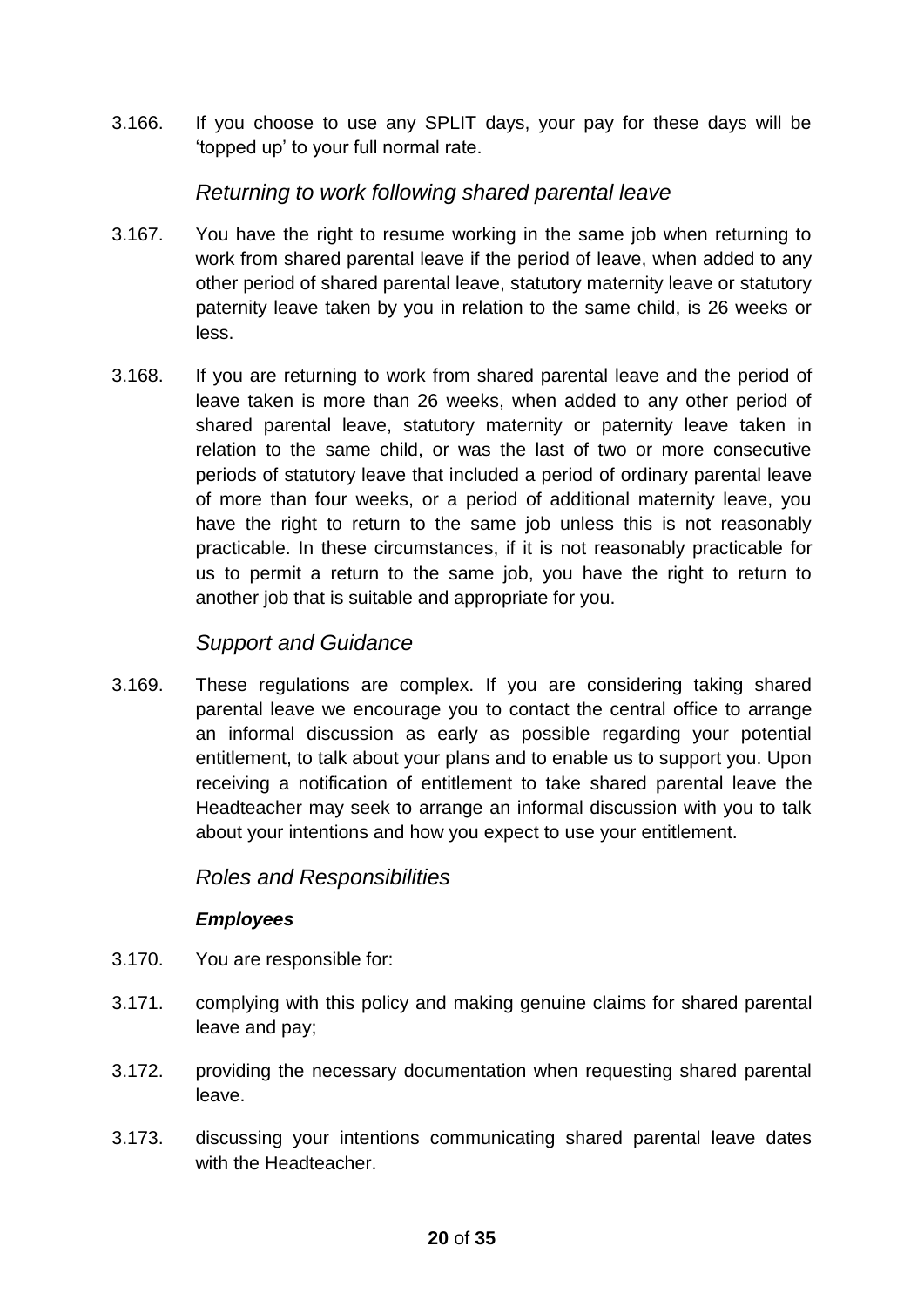#### *Headteacher*

- 3.174. The Headteacher is responsible for:
- 3.175. implementing this policy and related processes and for monitoring its implementation in the day-to-day activities of the school;
- 3.176. clarifying policy and requirements with you and ensuring you provide all necessary documentation, when requesting shared parental leave.

## **Paternity Leave**

#### *Qualifying for Ordinary Paternity Leave*

- 3.177. To qualify for ordinary paternity leave, you must be taking the leave to care for the child or supporting the child's mother, adopter or co-adopter in caring for the child.
- 3.178. You must also have, or expect to have, main responsibility (with the child's mother, co-adopter or adopter) for the child's upbringing or are the child's biological father and expect to have some responsibility for the child's upbringing.
- 3.179. In addition you must also be:
- 3.180. In the case of the birth of a child:
- 3.181. The biological father of the child; **or**
- 3.182. The spouse, civil partner or Partner of the child's mother; or
- 3.183. In the case of adoption:
- 3.184. Have been matched with a child by an adoption agency (and who will not be the primary carer and therefore not elected to take adoption leave under the Maternity and Adoption Leave CSOP);
- 3.185. The spouse, civil partner or Partner of someone who has been matched with a child by an adoption agency.

#### *Timing of Ordinary Paternity Leave*

- 3.186. You have the choice of either taking:
- 3.187. One weeks leave; **or**
- 3.188. Two weeks leave which must be taken consecutively; **or**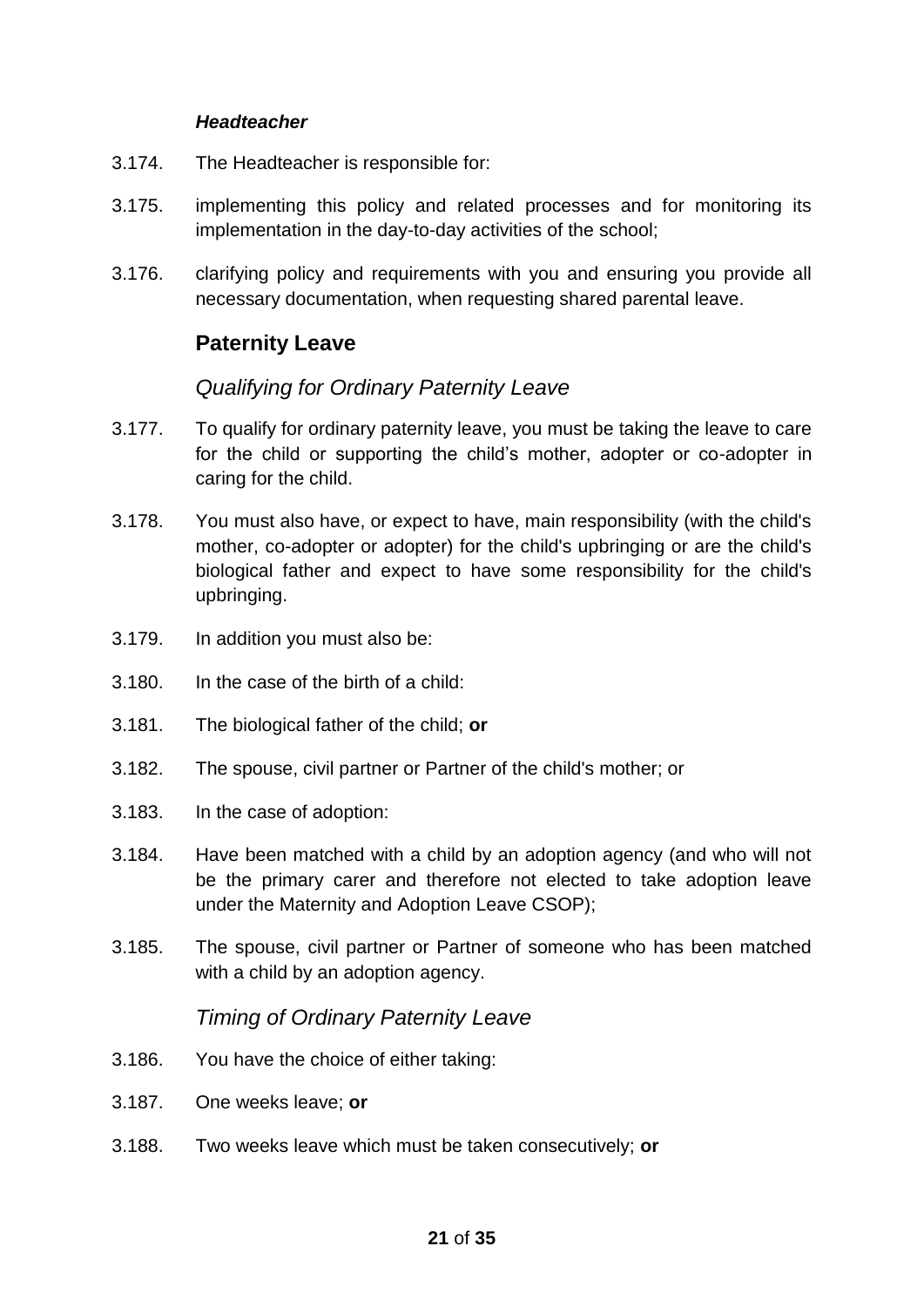- 3.189. Working reduced hours or a reduced number of days for each or either of the two weeks.
- 3.190. The leave may start on any day of the week, but it must be taken within 56 days of the child's birth, and cannot begin before the child is born or placed for adoption. However, where a baby is born prematurely, leave may be taken at any point between the actual date of birth and 56 days following the expected week of childbirth.
- 3.191. It is not possible to spread the period of the paternity leave over more than two weeks, except where a Bank Holiday falls during the two week period, in which case the leave will be extended into a third week.
- 3.192. A week is the same amount of days that would normally be worked in a week, for example if the employee only works Mondays and Tuesdays, a week is 2 days.
- 3.193. Your leave must be taken within 56 days of the child's birth date, and cannot begin before the child is born or placed for adoption.

### *Paternity Leave Pay*

- 3.194. The first 3 contracted days of the 2 weeks will be paid as full pay. The remainder will be paid at the equivalent (pro-rata) statutory weekly rate of Paternity Pay, which is currently £139.58 per week, or 90% of your average weekly earnings, whichever is lower.
- 3.195. Any money is paid in the same way as wages, for example monthly or weekly. Tax and National Insurance will be deducted.

#### *Time Off to Attend Antenatal Appointments*

- 3.196. If you have a qualifying relationship with a pregnant woman or an expected child you can take unpaid time off work to accompany them at up to two antenatal appointments. You have this right from day one of your employment and the time off is capped at a maximum of six-and-a-half hours on each occasion, which can include travelling time, waiting time and attendance.
- 3.197. You have a qualifying relationship with a pregnant woman or her expected child if you:
- 3.198. are the husband or civil partner of the pregnant woman;
- 3.199. live with the pregnant woman in an enduring family relationship, but are not her parent, grandparent, sister, brother, aunt or uncle;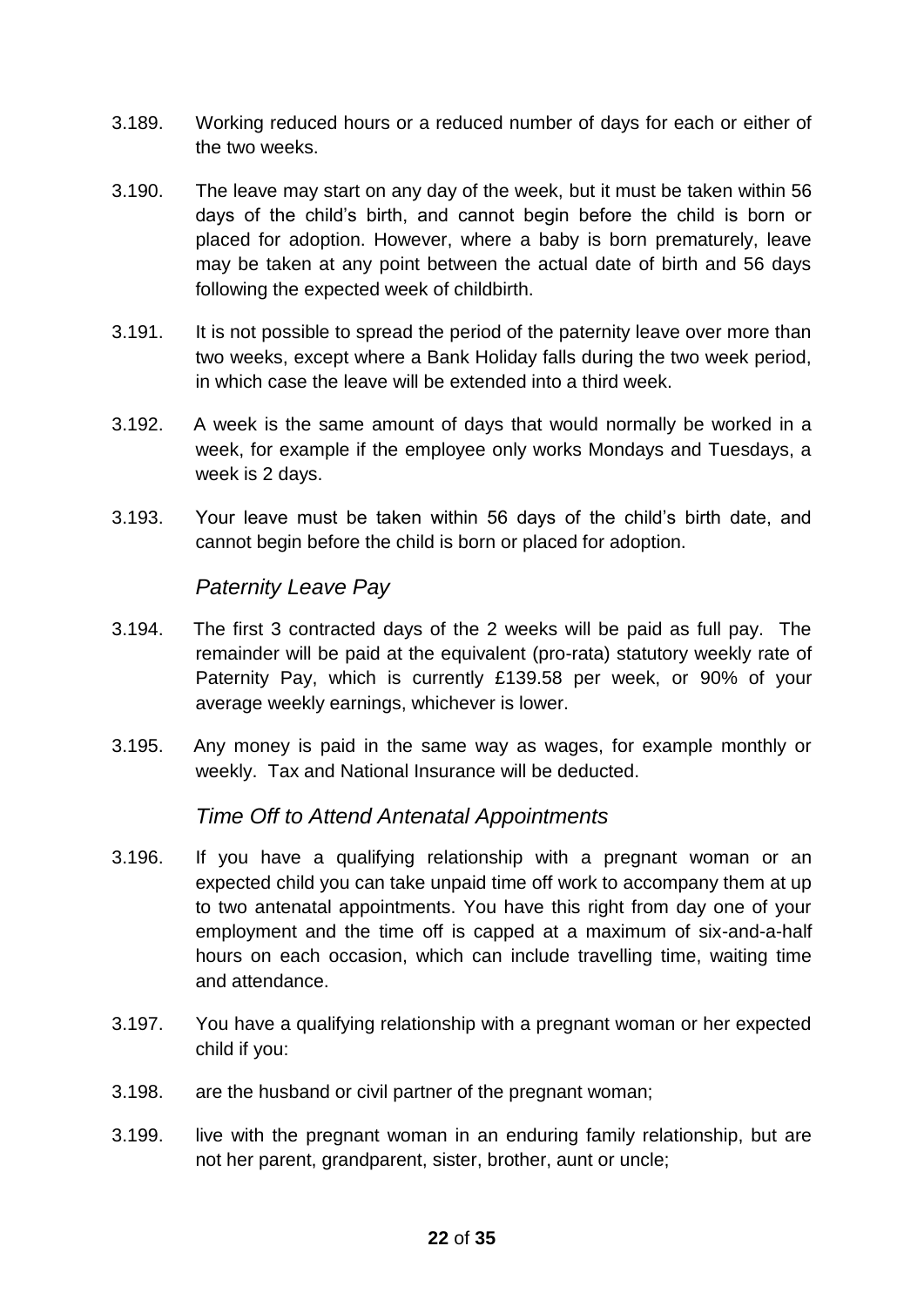- 3.200. are the father of the expectant child; or
- 3.201. are an intended parent in a surrogacy situation who meets certain conditions.
- 3.202. The antenatal appointment must be made on the advice of a registered medical practitioner, midwife or nurse. We may ask you to provide appointment cards detailing such visits.

#### *Applying for Ordinary Paternity Leave*

- 3.203. You should apply for Paternity Leave by completing a Paternity Leave Form and an SC3 Form (HMRC Paternity Leave Form) and hand both to the Headteacher at least 15 weeks before you want your leave to begin (or, if this is not possible, as soon as you can), or within seven days after you and/or your spouse, civil partner or Partner being told by the adoption agency that they have been matched with a child (or, if this is not possible, as soon as you can).
- 3.204. The Application Form and SC3 Form are available from the Headteacher.
- 3.205. If circumstances change and you subsequently need to change the dates of your leave, you should try to give at least 28 days' notice (unless this is not possible e.g. because your baby is born prematurely) to the Headteacher.
- 3.206. The request for leave will not be declined as long as you meet the appropriate eligibility criteria.

#### *Returning to work*

- 3.207. You are normally entitled to return to work in the same position as you held before commencing leave. Your terms of employment shall be the same as they would have been had you not been absent.
- 3.208. However, if you have also taken shared parental leave and the period of leave taken is more than 26 weeks, and it is not reasonably practicable for us to allow you to return into the same position, we may give you another suitable and appropriate job on terms and conditions that are not less favourable.
- 3.209. If you are returning on the date specified on the application for ordinary paternity leave form, you do not have to give advance notice of your intention to return. You will be expected back at work on the first working day following this period.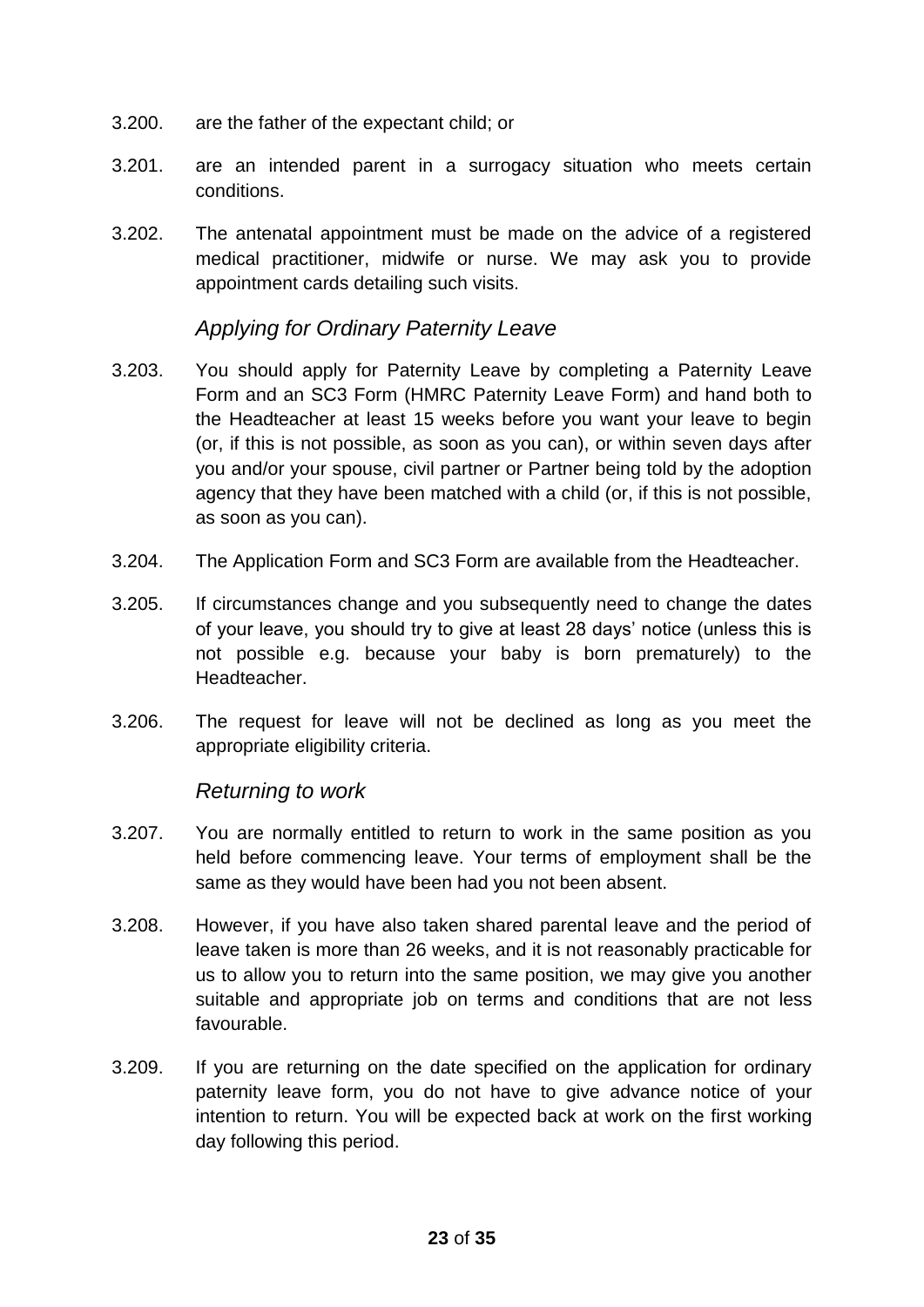## **Keeping in Touch**

- 3.210. Whilst you are on leave we would like to keep you up to date with what is going on at work, and the Headteacher will contact you regularly to keep you informed about what's going on at work. You should discuss any practical arrangements for this with the Headteacher before you start your leave.
- 3.211. In addition to regular contact, you may agree with the Headteacher to attend work for up to ten 'keeping in touch' days during your maternity/adoption leave period. The days may be taken as individual days or as a single block. The way in which you use these days is for you to agree with the Headteacher – you do not have to use them at all if you do not wish to do so.
- 3.212. If you choose to use any of your keeping in touch days, your pay for these days will be 'topped up' to your full normal rate. This means that you will get the most financial benefit by using these days towards the end of your maternity/adoption leave when you are receiving either flat rate SMP or no pay at all. You will receive no additional financial benefit by using the days in the first 13 weeks of your maternity/adoption leave since you will already be receiving full pay, hence there will be nothing to 'top up'.

## **Maternity/Adoption Leave and your Terms & Conditions of Employment**

3.213. Your service with us continues to accrue throughout the whole period of your leave.

## **Salary Reviews**

3.214. Your salary will be reviewed on your return and if you have been away during an appraisal, which would have resulted in a pay rise, that pay rise will take effect on your return. Annual pay reviews will need to take account of those on maternity absence and we will let you know before you return of your new salary.

## **Holiday**

3.215. Your normal holiday arrangements will be unaffected by maternity leave or any other family related absence. Your statutory annual leave entitlement will continue to be taken during school holidays, and you cannot claim any additional leave outside those dates.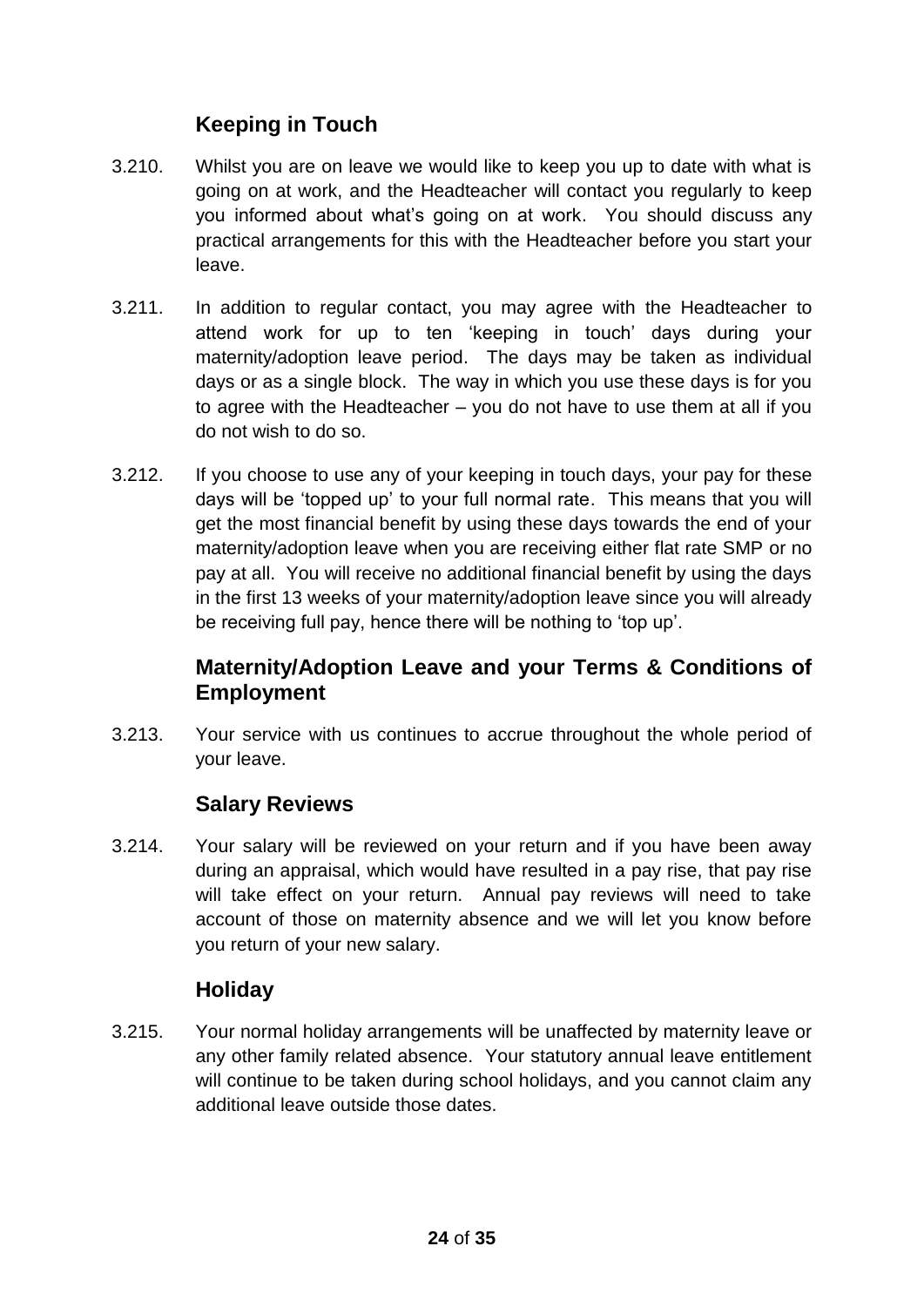## **Pension**

#### *Teachers*

- 3.216. If you are a member of the TPS, and you receive pay during the first 26 weeks, then both you and the Trust will pay the required pension contributions on the pay you are receiving. Benefits will continue to accrue as if you were working and receiving normal pay. If you do not receive any pay during the first 26 weeks, then the service will not count for pension purposes.
- 3.217. After the first 26 weeks, service will only count if you receive at least half of your normal pay, with the required employee and employer pension contributions deducted from the pay. If you do not receive any pay, or less than half pay, then the service will not count for pension purposes.

#### *Other staff*

- 3.218. If you are a member of the LGPS, the first 26 weeks (ordinary Maternity Leave) will count in full for pension purposes, irrespective of whether you receive any pay. If you do receive pay then deductions will be made at the normal percentage rate, as will any of our required contributions.
- 3.219. After the first 26 weeks, you will continue to pay your normal percentage rate on any pay you receive and this will also count in full, however, no contributions will be paid, by either the Trust or you, during any period of unpaid maternity leave. If you return to work you can choose to pay LGPS contributions for the period of unpaid maternity leave. If you choose to pay the contributions, the Trust will also pay our required contributions. If you choose not to pay the contributions, the Trust will not pay our contributions and that period will not count towards any pension benefits.
- 3.220. For further information please ask, or contact the pensions department.

## **4. Section 3: Returning to work**

#### **Planning your Return**

4.1. Upon returning to work following ordinary maternity/adoption leave you are entitled to return to the same job you occupied before commencing leave, on the same terms and conditions as if you had not been absent. Upon returning to work following additional maternity/adoption leave, you are also entitled to return to the same job you occupied before commencing leave, on the same terms and conditions as if you had not been absent however, if it is not reasonably practical for you to return to the same job, you may be offered suitable alternative work on terms and conditions that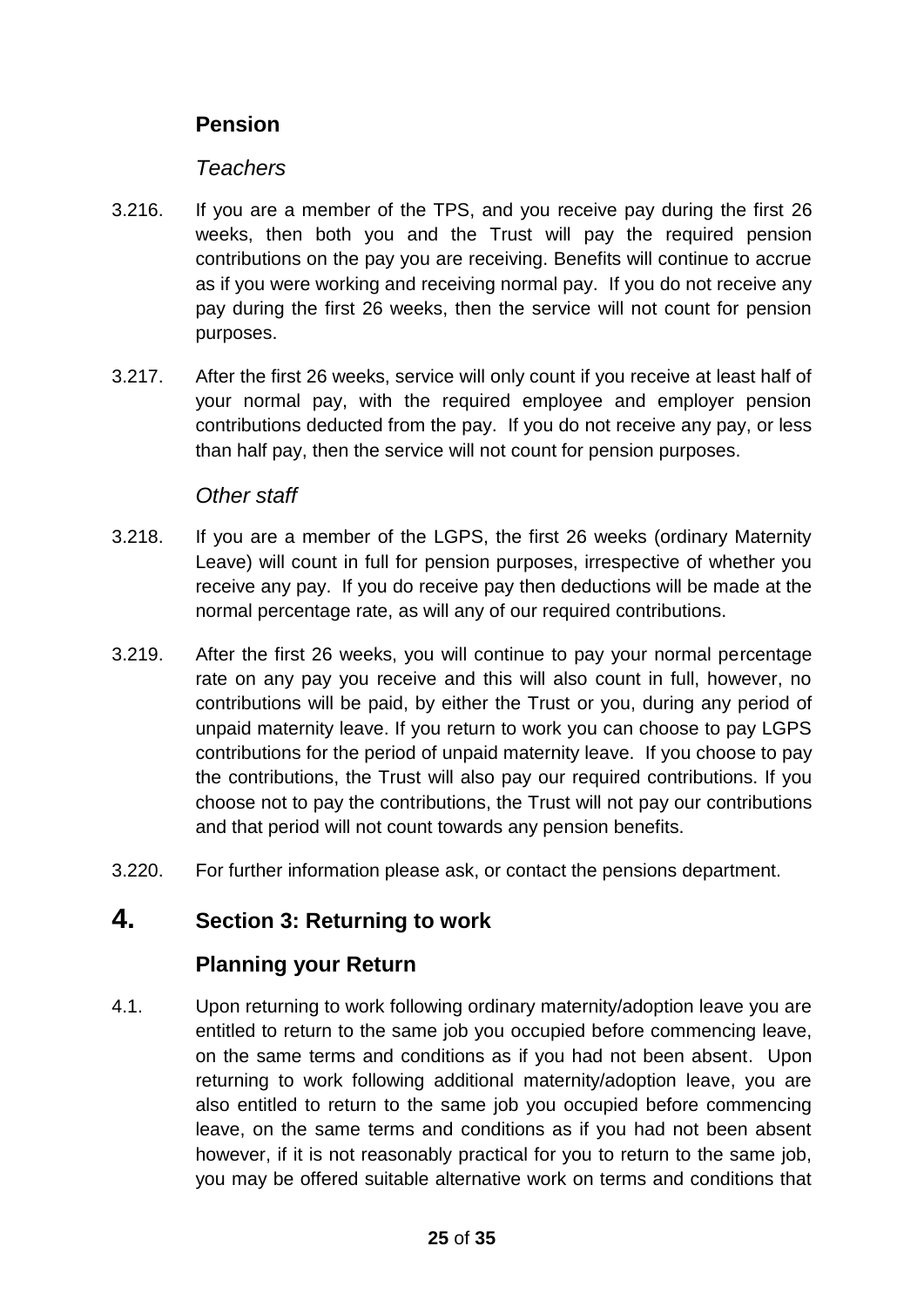are no less favourable than would have applied if you had not been absent.

- 4.2. If you are returning on the date you specified on your maternity/adoption leave application form, you do not have to give us advance notice of your intention to return. You will be expected back at work on the first working day following this period. If you intend to return either earlier or later than planned you must give us eight weeks notice in writing. If you fail to give this notice we reserve the right to delay your return by up to eight weeks (but not beyond the end of your Maternity/Adoption Leave period).
- 4.3. Once you have advised us of your baby's birth, we will not contact you again formally before your return to work, except in circumstances where a change in the school may impact you. The Headteacher will keep in touch with you informally during your maternity/adoption leave to keep you up to date with what is going on at work. We would also encourage you to keep yourself up to date through 'keeping in touch' days.
- 4.4. We will assume that you are returning at the end of your leave, to the same role and work pattern as before your leave. If you wish to return on reduced hours or a different pattern of work, it is your responsibility to discuss and arrange this with the Headteacher well in advance of your return date.

## **Your First Week Back**

- 4.5. We know that your first week back at work may be a challenging time for you. Apart from re-adjusting to being back at school and catching up with changes that may have taken place whilst you were away, it's only natural that you will have some concerns about your childcare arrangements and whether everything is working out as you had planned.
- 4.6. Therefore, during your first week back in the office, we will try to give you some additional flexibility in order to help you adjust to your new routine, and to give you time at work to catch up on changes or to undertake some training. The exact nature of this flexibility will be for you to agree with the Headteacher, depending on what best meets your needs, but you may be able to come into work late and/or leave early or arrange to spend time away from your desk to catch up on changes that have taken place whilst you were away. Any reduction in hours during your first week back at work will not have an impact on your pay.
- 4.7. These arrangements will need to fit in with school requirements and the rest of your team, so you should try to think about your first week back at work well in advance, considering what you might need in terms of extra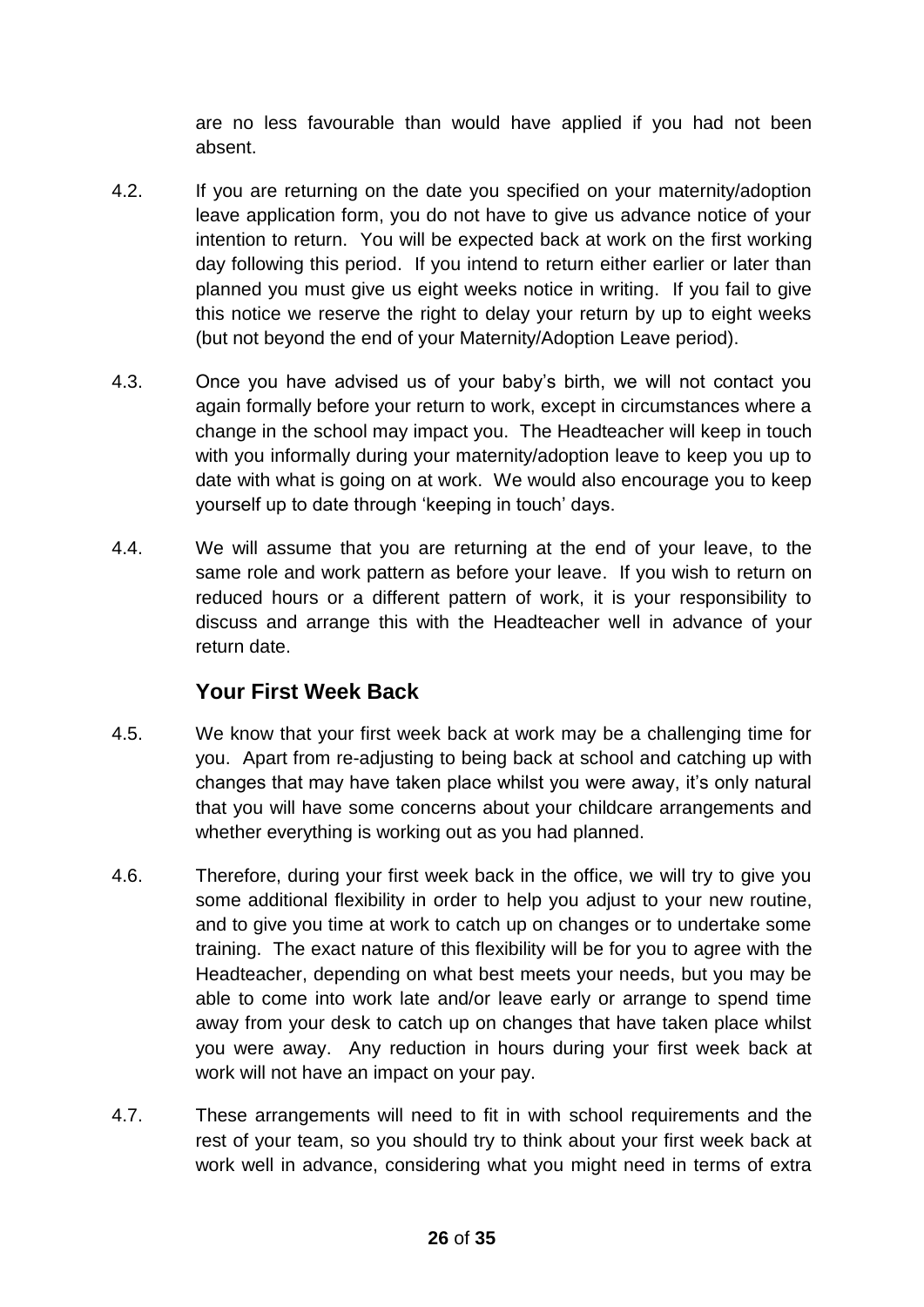flexibility or re-training. Your manager will think about what re-orientation may be appropriate for you, and will contact you prior to your return to work to discuss this with you. The sooner this discussion takes place, the more time it will give the Headteacher to make any necessary arrangements.

## **Working Flexibly**

- 4.8. When you come back to work, you may wish to alter your work pattern in order to accommodate your childcare responsibilities. You will be entitled to request flexible working arrangements, and although we are not legally obliged to agree to your request, we will do our best to accommodate it wherever it is possible to do so.
- 4.9. We will always try to balance your needs with the demands of your job and the school. If you are considering returning to work on a different working pattern, for example on part-time hours or even working from a different location, you should discuss this with the Headteacher at the earliest opportunity - before you start your leave is not too soon to start initial discussions. This will give us time to seek opportunities that might be available for you.
- 4.10. Wherever possible, we will seek to achieve the changed work pattern or hours in the job you held prior to Maternity/Adoption Leave. However, this may not always be possible and in such circumstances we will support you in finding an alternative role. A flexible approach on both your own and the Headteacher's part is likely to lead to the best outcome for all parties.

## **Delaying your Return**

4.11. If you are ill and unable to return when you had expected, the normal sickness policy and procedure will apply from the date you indicated you had intended to return.

## **Not Returning**

4.12. If you decide not to return to work you may resign (giving the correct contractual notice). If you do not return to work at the end of your leave as expected and fail to advise us why, your absence will be managed according to our policy and procedure for unauthorised absence i.e. misconduct. This is why it's important for you to stay in touch with us during your leave, and to let us know as soon as you can if your plans for returning to work change.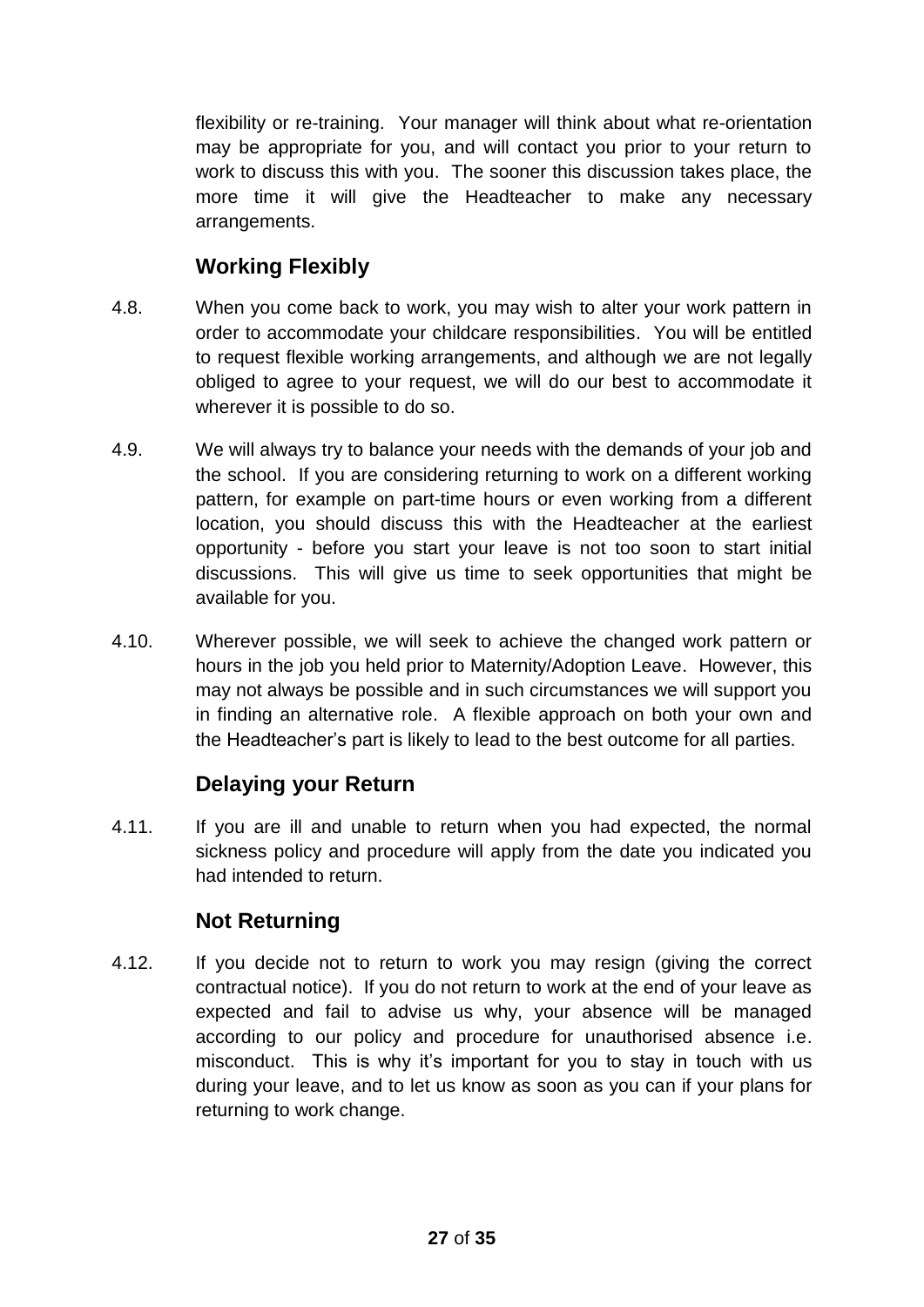## **Returning after Career Break**

- 4.13. If you are a teacher and you return to local government service following a career break for maternity or childcare reasons, you will be entitled to have your previous service taken into account when calculating sickness and maternity entitlements, provided that the break did not exceed eight years and you had no permanent paid full time employment in the meantime.
- 4.14. If you have had a career break from local government, and are returning to take up employment with the Trust, you will be asked to complete a form confirming your service and that you have had no full-time paid employment since you left.
- 4.15. Please contact the central office team if you require further advice on continuity of service.

## **Change at Horizon Trust**

4.16. If there have been changes whilst you have been away and the job you were due to return to has ceased to exist, you are entitled to be offered any alternative job that is suitable and appropriate for you. For these roles you have priority of placement over all other candidates - this is one instance where positive discrimination is allowed. This applies to you if you were displaced before going on maternity or adoption leave, as well as if your job fell away whilst you were on leave. If no alternative vacancy exists, you will receive the same consideration and treatment as any other colleagues affected in this way. You should not find yourself disadvantaged because of your maternity/adoption leave.

## **5. Section 4: Extending Leave**

#### **Parental Leave**

- 5.1. There are times, particularly in a child's early years, when you may need to spend more time with your child. You are eligible to take parental leave to care for a child under the age of 18 years provided you have at least 12 months continuous service with us and you are or expect to be:
- 5.2. The parent named on the birth certificate,
- 5.3. The adoptive parent,
- 5.4. Holding formal responsibility for a child i.e. obtained through a court or with a parental responsibility agreement;
- 5.5. The legal guardian of the child.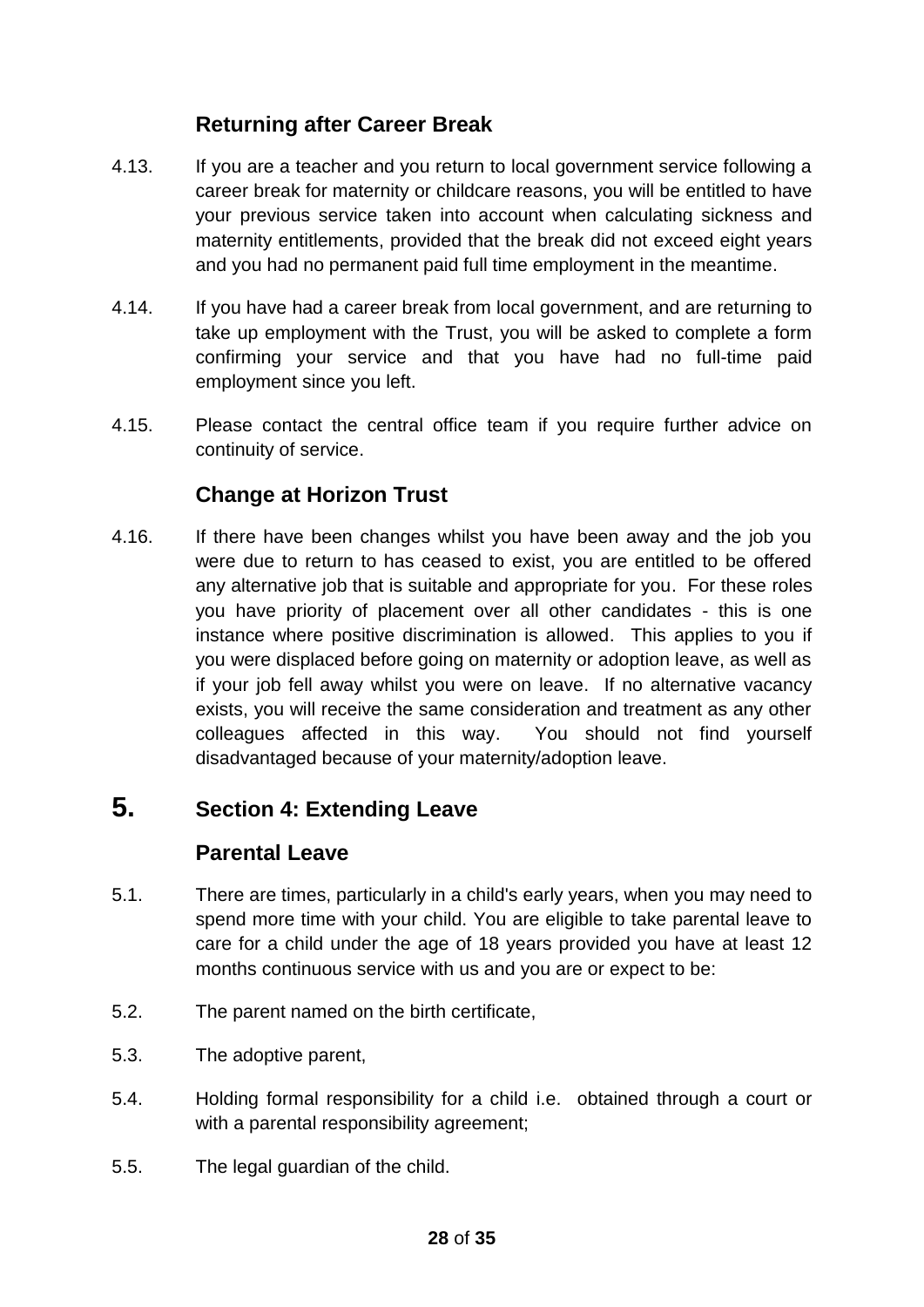- 5.6. Parental leave must be taken before the child reaches the age of 18 years as any leave remaining beyond the child's  $18<sup>th</sup>$  birthday will be lost.
- 5.7. For each child you may take up to 4 weeks leave in any calendar year and up to 13 weeks in total. Leave should be taken in blocks of one working week at a time. You may take less than a week but your entitlement will be reduced by one whole week. All Parental Leave is unpaid. A week is defined as a normal working week, so if you normally work three days a week then three days will equal a week's leave for the purpose of calculating Parental Leave.
- 5.8. Parental leave is for each child. If any parental leave has been taken with a previous employer, this must be taken into account when calculating the number of weeks you are entitled to take. If twins are born each parent will get 13 weeks leave for each child.
- 5.9. If you are the mother or primary carer, parental leave may be added to the end of your maternity/adoption leave. If you intend to extend your maternity/adoption leave in this way you must request this before you commence your leave. If you are the mother's partner, and meet the eligibility criteria, you may choose to take leave during the four weeks following the birth/adoption.

#### *How to apply*

- 5.10. You must request this leave through the Headteacher, or the Chair of Local Governors if you are the Headteacher, at least 21 days before you anticipate the leave will start.
- 5.11. We will ask you to support the application with a birth/adoption certificate or documents to confirm any parental responsibility; and where applicable confirmation of the child's disability living allowance.
- 5.12. In exceptional circumstances, the Headteacher may, because of a business need, postpone any leave for up to 6 months. If this is the case the Headteacher will write to you within 7 days of receiving the written application and give details of the circumstances that have lead to the need to postpone the leave. In some cases this may mean the leave is taken outside of the 1 year limit. You may appeal against a decision to postpone leave by raising a Grievance.
- 5.13. No postponement will be made for leave immediately following maternity or adoption leave or if leave is requested by a partner to commence immediately after the birth or placement for adoption.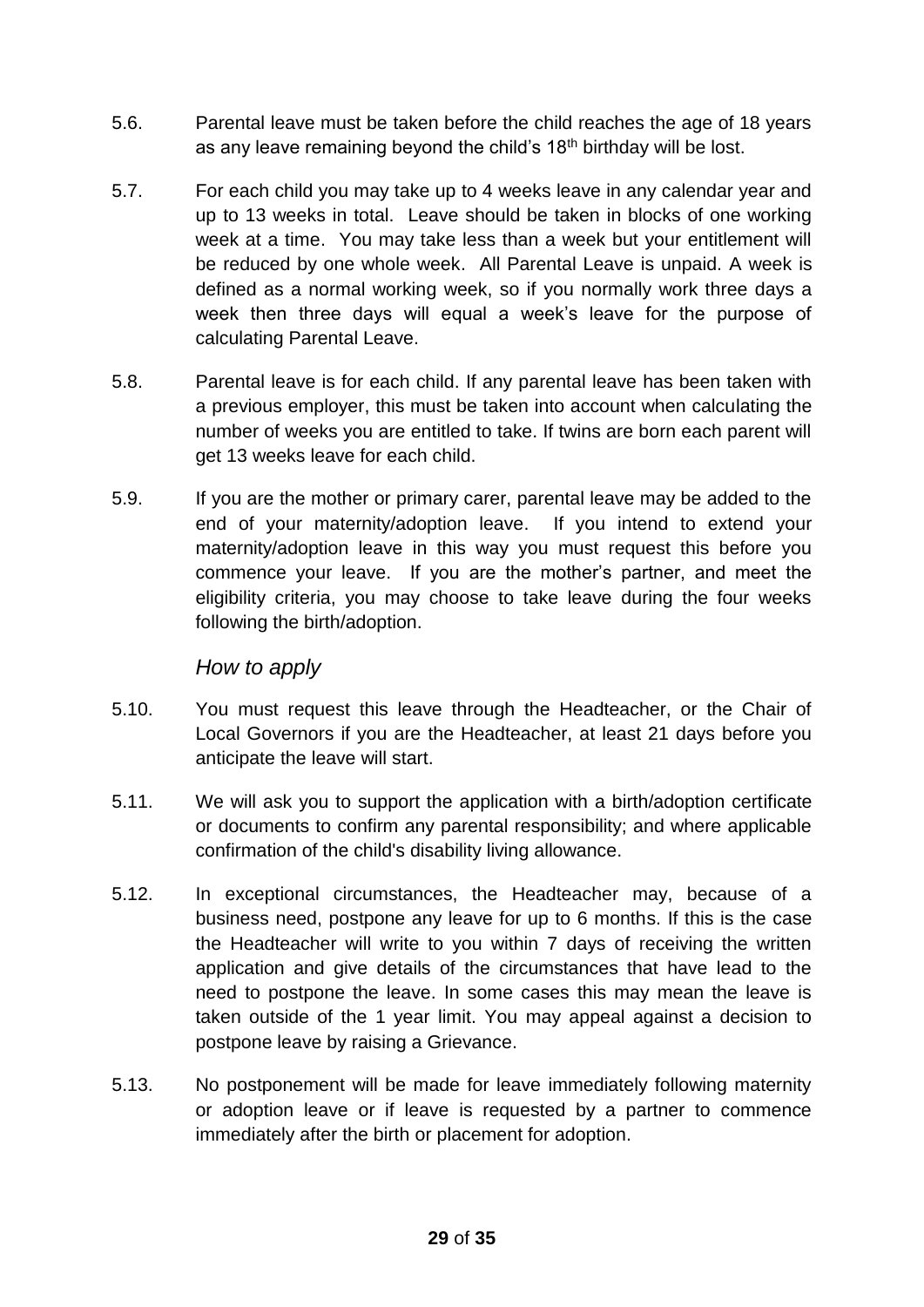## **Returning to Work**

- 5.14. You will be entitled to return to your previous job on the same terms and conditions as if you had not been absent.
- 5.15. However, it might not be possible for us to allow you to return to the same job where your period of parental leave has been longer than four weeks, or has been combined with a period of shared parental leave. In such circumstances, we will offer you a suitable and appropriate alternative position.

## **Responsibilities**

#### *Members of staff*

- 5.16. You are responsible for complying with this operating procedure.
- 5.17. It is your responsibility to provide the necessary documentation when requesting Paternity or Parental Leave.
- 5.18. You are accountable for communicating Paternity or Parental Leave dates to the Headteacher.

#### *Headteacher*

- 5.19. The Headteacher is responsible for implementing this procedure and for monitoring its implementation in the day-to-day activities of the school.
- 5.20. The Headteacher is responsible for advising of Paternity or Parental Leave requests or queries.
- 5.21. The Headteacher should ensure that you provide all necessary documentation, when requesting Paternity or Parental Leave.

#### *The Local Governing Body*

- 5.22. The Local Governing Body is responsible for advising of Paternity or Parental Leave requests or queries where matters relate to the Headteacher.
- 5.23. The Local Governing Body should ensure that all necessary documentation is provided when the Headteacher requests Paternity or Parental Leave.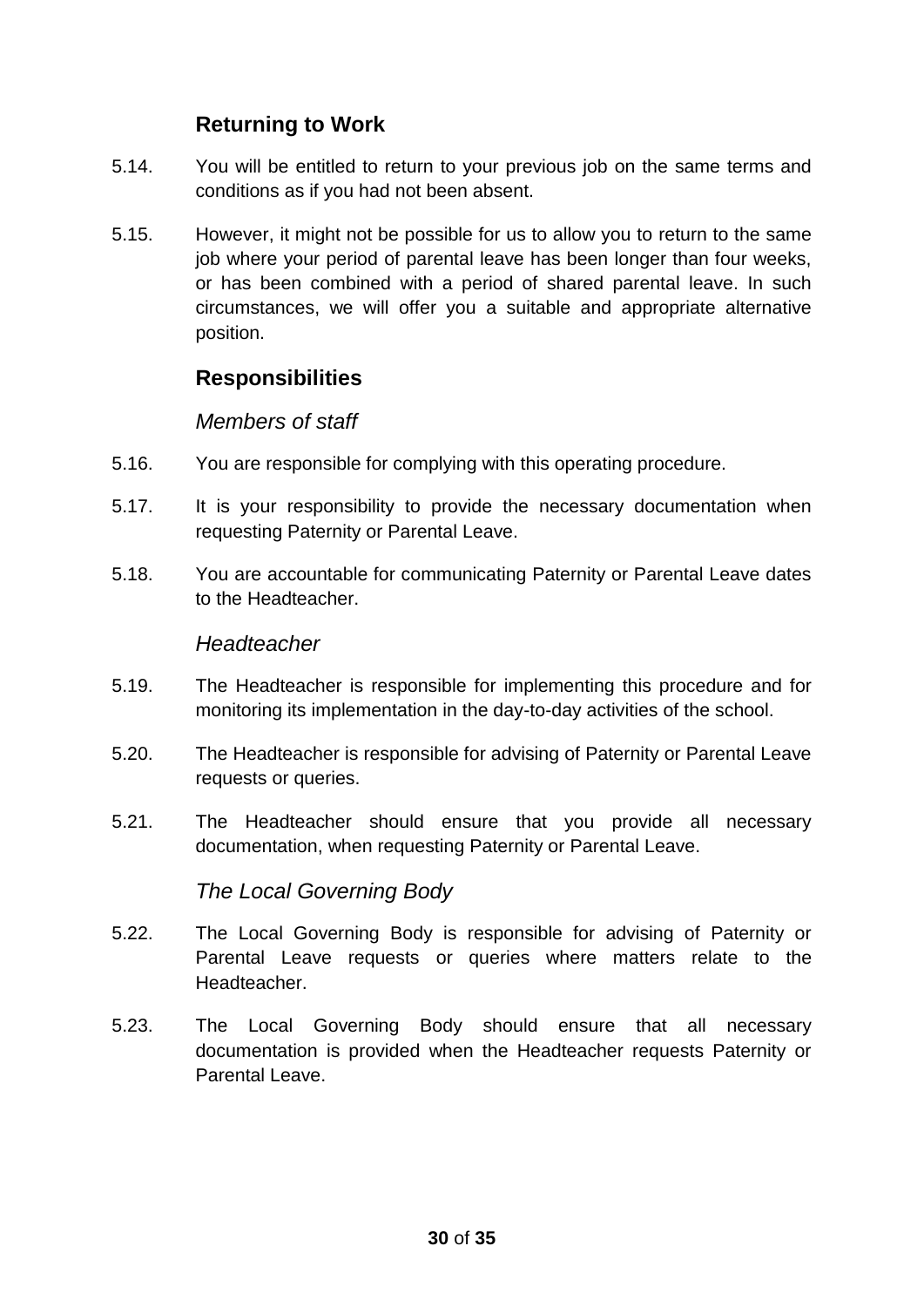### **Dealing with Emergencies**

5.24. However well you've planned, there are bound to be times when your arrangements break down or traumatic incidents occur. You may have additional reasonable time off to deal with emergencies relating to dependants, but this leave will be unpaid. This is unlikely to be for longer than a day, and is to allow you to make arrangements for care if, for example, a child is sick, rather than staying home and providing the care yourself.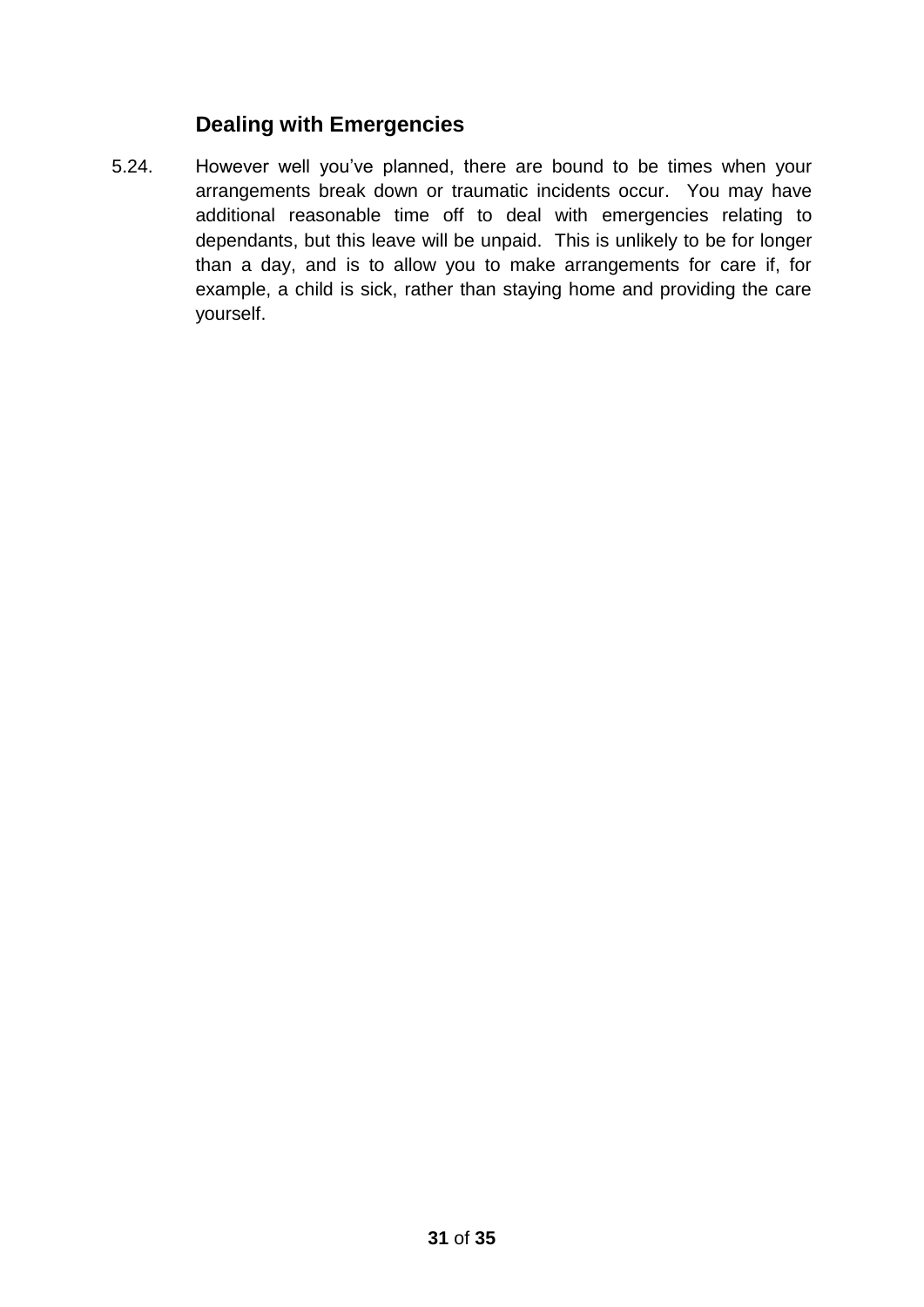## **Appendix 1: Glossary of Terms**

Ordinary Maternity/Adoption Leave (OML) - The first 26 week period of leave that every pregnant woman or anyone adopting a child is entitled to regardless of length of service.

Additional Maternity/Adoption Leave (AML) - The second 26 week period of leave that every pregnant woman or anyone adopting a child is entitled to regardless of length of service. It starts at the end of the 26 week Ordinary Maternity/Adoption Leave period.

Compulsory Maternity Leave - The 2 week period immediately following the birth during which it is a criminal offence to work or allow a woman to work.

Childbirth - The live birth of a baby or stillbirth after a pregnancy lasting at least 24 weeks.

Continuous employment - The length of time you have been continuously employed by the school. Both temporary and permanent service counts. The date for calculating this period is service accrued up to the 15th week before your baby is due.

Expected Week of Childbirth (EWC) - The week beginning with midnight on Saturday that your baby is due.

MATB1 - The certificate issued by your midwife to confirm the date your baby is due.

Matching Certificate - The certificate issued by your adoption agency which includes information on matching and expected placement dates.

Maternity Allowance - An allowance (which is claimed from the benefits agency) for those women who do not qualify for Statutory Maternity Pay.

Paternity Leave - A 2-week period of leave that can be taken within 56 days of a child's birth date.

Statutory Adoption Pay (SAP) - The statutory weekly benefit paid by the school on behalf of the DWP.

Statutory Maternity Pay (SMP) - The statutory weekly benefit paid by the school on behalf of the DWP.

Statutory Paternity Pay (SPP) - The statutory weekly benefit paid by the school on behalf of the DWP.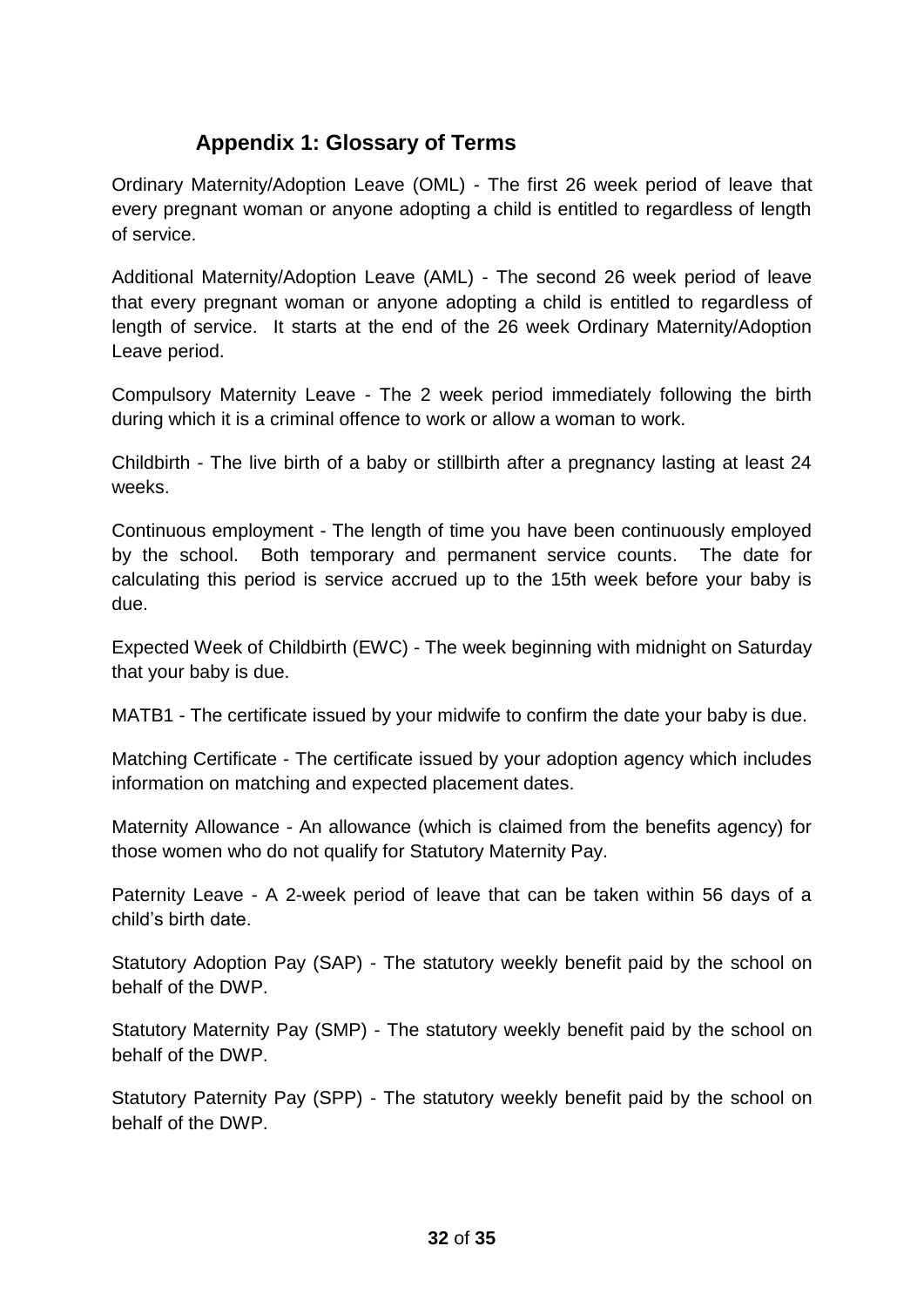## **Appendix 2: Statutory Maternity and Adoption Pay**

Statutory Maternity (SMP) and Adoption Pay (SAP) are payments made by the school on behalf of the Department for Works and Pensions (DWP). SMP and SAP are paid in arrears via our payroll system and deductions will be made for National Insurance and income tax.

To be eligible for Statutory Maternity and Adoption Pay:

- You must have 26 weeks continuous service with the school by the 15th week before the date on which your baby is due, or due to be adopted;
- Your average weekly earnings must be more than the lower earnings limit for National Insurance (currently £112);

And if you are pregnant:

- You must still be pregnant by the 11th week before your due date or have had your baby by that time;
- You must have stopped work because of your pregnancy.

If you resign or are dismissed after the 15th week before your baby is due/adopted you will still be entitled to receive statutory maternity or adoption pay. If you are not eligible to receive this, we will give you an SMP1 form giving details as to why. You will need to give this form to your local Benefits Agency as you may be entitled to claim a Maternity Allowance (currently £145.18 per week).